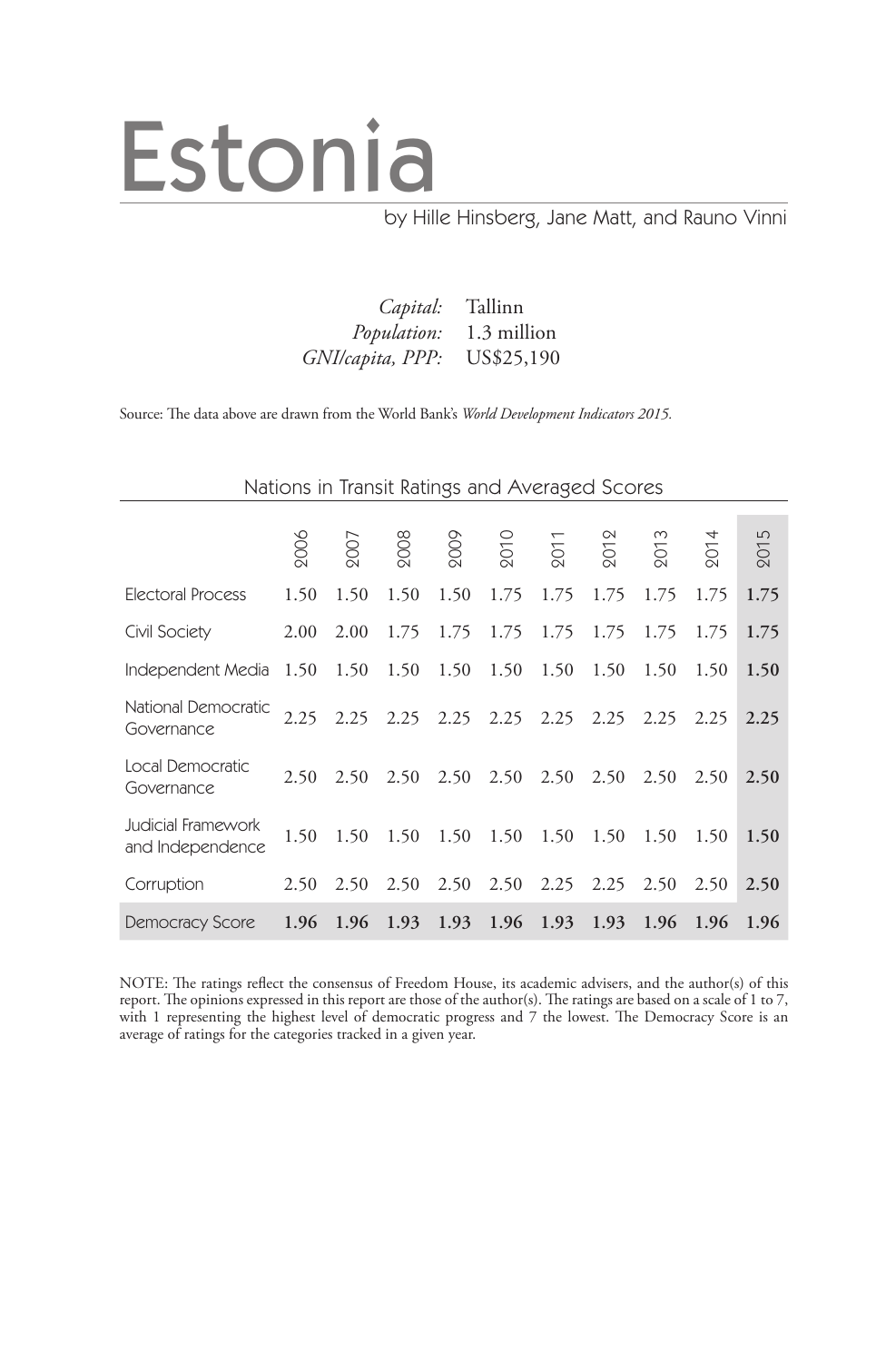### Executive Summary

In early 2014, the Estonian ruling coalition, which consisted of the Reform Party (RP), Pro Patria, and Res Publica Union (PPRPU), split up. The Reform Party sought out a new partner, the Social Democrats (SD), and formed n early 2014, the Estonian ruling coalition, which consisted of the Reform Party (RP), Pro Patria, and Res Publica Union (PPRPU), split up. The Reform Party sought out a new partner, the Social Democrats (SD), and formed a status quo.

Taavi Rõivas, a minister in the previous Reform Party cabinet, was appointed prime minister to replace Andrus Ansip, who had been in power for nine years. Ansip ran for the European Parliament, got elected, and is currently Vice-President of European Commission, in charge of digital development.

Economic growth in Estonia has been slower than expected, due to the very different but serious woes of its main trading partners, Finland and Russia. Russia's food import blockade concerned Estonian exporters.

National Democratic Governance. A new cabinet formed in March 2014, after Prime Minister Andrus Ansip resigned to pursue a job in Brussels. The coalition partner of RP changed after PPRPU moved to opposition and the Social Democrats joined RP in the government. Following his appointment, new prime minister Taavi Rõivas made several changes to the cabinet. The new government has dealt with some fundamental issues, including national security, social reform, and the rights of sexual minorities. *Estonia's national democratic governance rating remains unchanged at 2.25.*

Electoral Process. Estonian politics became more open in 2014. Politicians who had split from established parties founded two new ones. The parliament adopted several amendments to the Political Parties Act, including a reduction in the number of members necessary to form a political party, a halving of the candidate deposit, and increased public funding to parties that fail to meet the parliamentary threshold. European Parliament elections took place in March, with RP winning the most votes. *Estonia's electoral process rating remains unchanged at 1.75.*

Civil Society. Estonia has many civil society organizations, but most Estonians do not become involved in political issues. Local community groups have become more active, initiating campaigns on neighborhood problems and urban planning. LGBT activists hailed the October adoption of the Civil Cohabitation Act, which provided legal recognition to same-sex partnerships in the country. In December, the government adopted an ethnic integration strategy, focusing on new immigrants. *Estonia's civil society rating remains unchanged at 1.75.*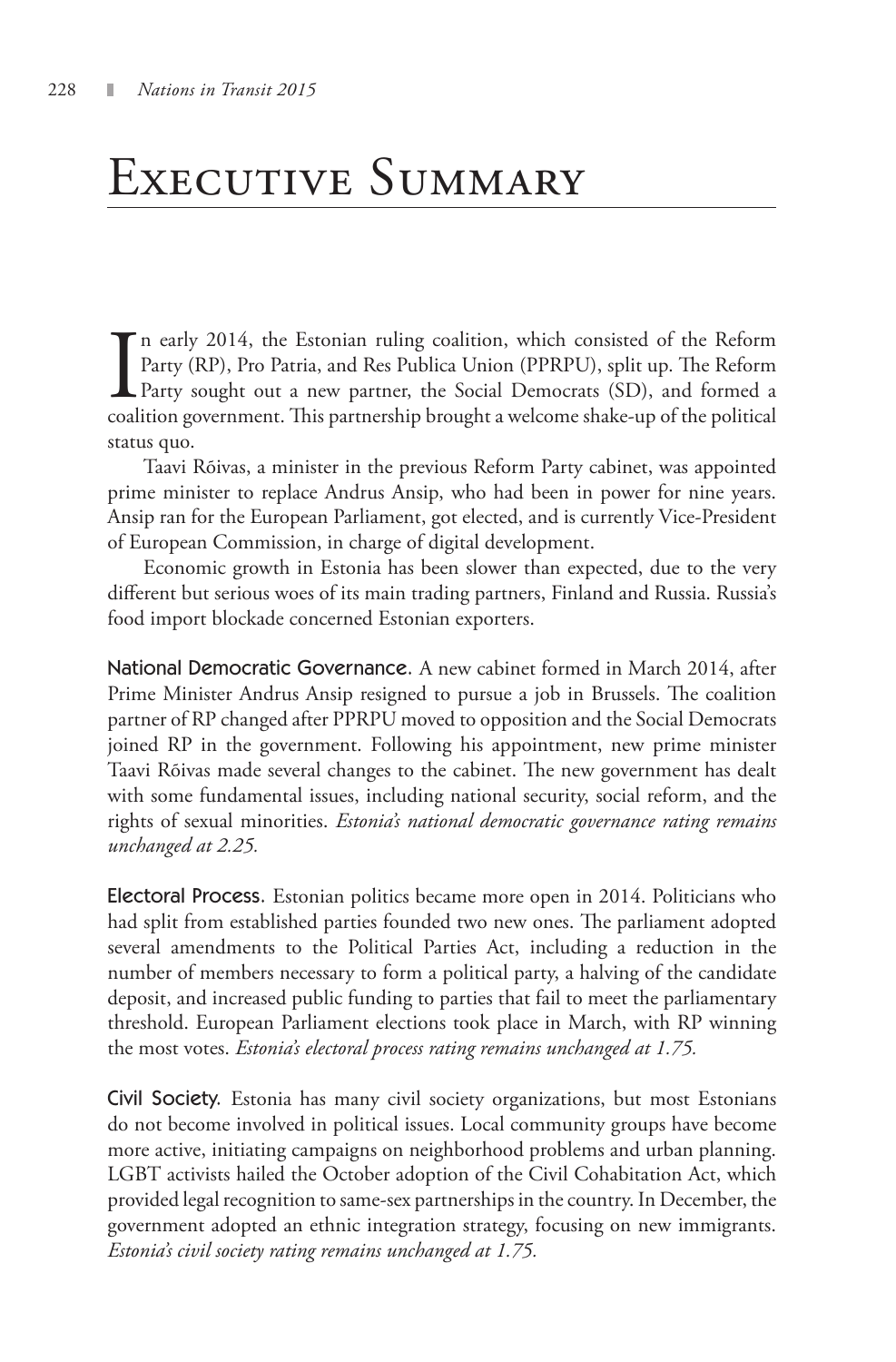Independent Media. Estonia's media landscape is diverse and includes national and local newspapers, magazines, radio stations, television broadcasters, and a growing number of online news sites. The case of an online portal, Delfi, which had to pay a fine for offensive comments posted on its website, was pending in front of the European Court of Human Rights (ECHR). In response to Russia's propaganda campaign, the government decided to allocate resources to local Russian-language television channels and agreed to set up a new station in 2015. *Estonia's rating for independent media remains unchanged at 1.50.*

Local Democratic Governance. Most local government districts are small and lack the capacity to meet the public service needs of constituents. Efforts to reform the sector stalled in 2014. The 2013 reform plan of Regional Affairs Minister Siim-Valmar Kiisler, which focused on the creation of "commuting centers" to reorganize local governments into more capable and equitable units, was discontinued in early 2014. The Rõivas government promised to come up with a new plan by early 2015. *Estonia's local democratic governance rating remains unchanged at 2.50.*

Judicial Framework and Independence. The government amended the penal code, specifying punishment for various offenses, and reducing the number of acts subject to criminal prosecution. The act introduced the notion of domestic violence and toughened sentences for the offense. Following a lengthy public debate on surveillance regulation, Estonia's chancellor of justice will have the power to audit law enforcement agencies' compliance with surveillance laws. The average duration of criminal, civil, and administrative proceedings dropped. *Estonia's judicial framework and independence rating remains unchanged at 1.50.*

Corruption. Estonia is one of the least corrupt countries in the European Union. Key anticorruption documents adopted in 2013 established a framework for tackling corruption and enhancing the accountability of the civil sector. In 2014, however, several scandals involving bribery and political influencing were brought to the public's attention. A recent analysis on lobbying practices conducted by Transparency International found need for self-regulation and greater transparency. *Estonia's corruption rating remains unchanged at 2.50.*

Outlook for 2015. Estonia will hold parliamentary elections in March 2015. Political parties have recruited fresh faces to convey a message that political culture has changed. It is uncertain whether the RP–SD coalition will last beyond March 2015 and whether recently established political parties meet the election threshold and enter parliament. As the crisis in Ukraine continues, national security will be the main topic of the campaign. The economic problems of the Baltic Sea region will also feature as an issue.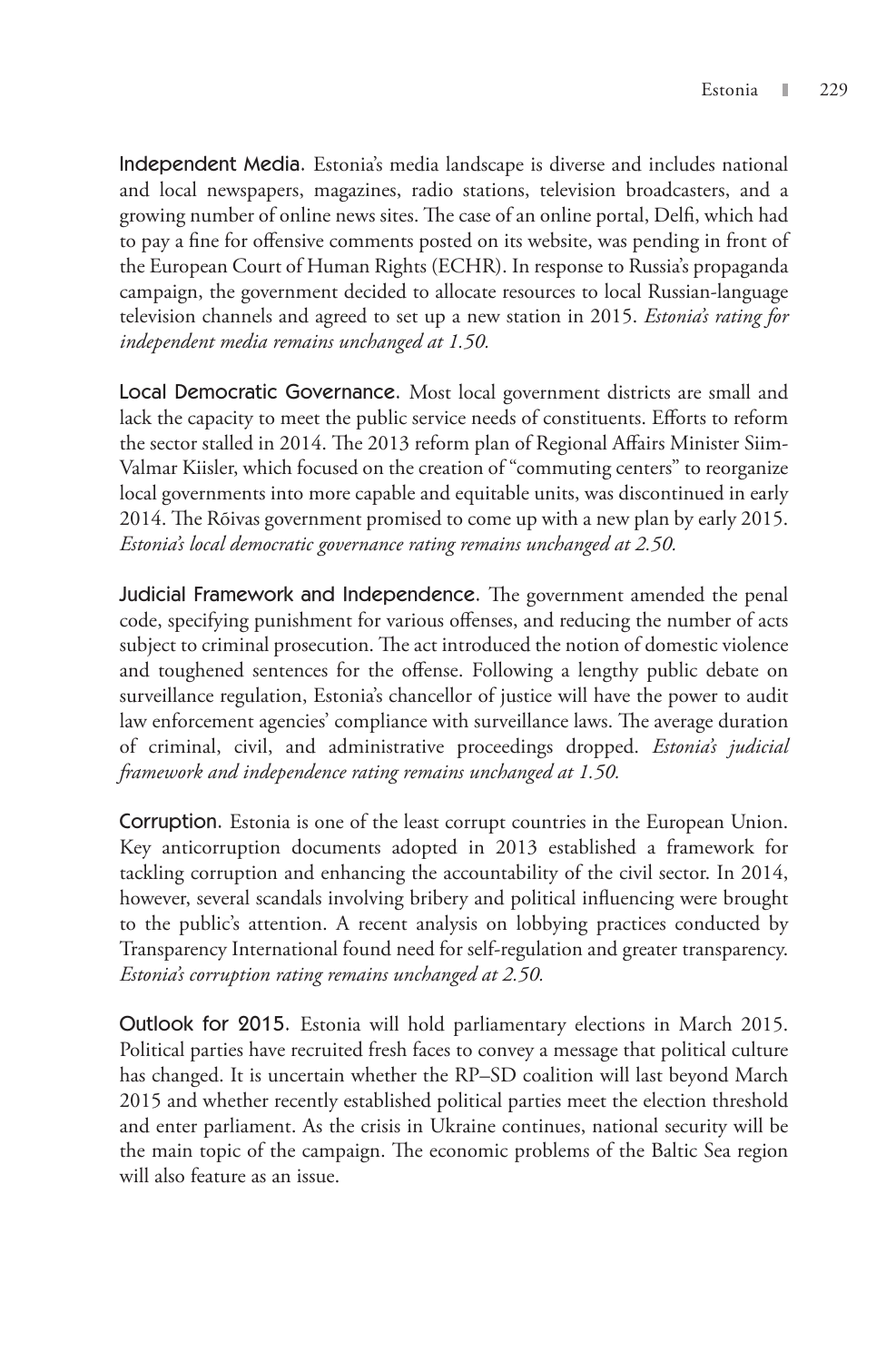## Main Report

|  |  | National Democratic Governance |  |
|--|--|--------------------------------|--|
|--|--|--------------------------------|--|

|  |  |  | 2006 2007 2008 2009 2010 2011 2012 2013 2014 2015 |  |  |
|--|--|--|---------------------------------------------------|--|--|
|  |  |  |                                                   |  |  |

During the year, Estonia's political class reshuffled its coalition partners, and political parties prepared for parliamentary elections scheduled for March 2015. On 4 March 2014, Prime Minister Andrus Ansip of the Reform Party (RP) resigned from office, announcing his candidacy for the upcoming European Parliament (EP) elections.<sup>1</sup> His departure ended the coalition government of RP and the Pro Patria-Res Publica Union (PPRPU). The news did not come as complete surprise, however, since Ansip had announced a year earlier that he would not run for the post again.

Siim Kallas, former RP leader and seasoned heavy-weight in Estonian politics, expressed his readiness to form a new government with the Social Democrats (SD) but withdrew after journalists criticized his work as president of Estonia's central bank and characterized his candidacy as a cosmetic reshuffle.<sup>2</sup> After considering other candidates, RP nominated a young politician, Taavi Rõivas, who was serving as minister of social affairs at the time. President Toomas Hendrik Ilves appointed Rõivas on 26 March, and RP and SD formed a new government with 52 out of 101 seats in the parliament.

Rõivas made several changes to the composition of the cabinet. He abolished the Ministry of Regional Affairs and created separate administrative fields for the Minister of Economic Affairs and Infrastructure and Minister of Foreign Trade and Entrepreneurship. He also split the portfolio of the Minister of Social Affairs into the Minister of Social Protection and the Minister of Health and Work Affairs to manage the execution of political priorities more easily.

Quite a few ministers have changed during the year. In October, Finance Minister Jürgen Ligi was accused of using inappropriate language on social media. Ligi had commented on the ethnicity of Education Minister Jevgeni Ossinovski, the first Estonian minister with a Russian background since independence.<sup>3</sup> Ligi apologized and under intense public pressure, resigned in October.<sup>4</sup> Following the decision of Minister for Foreign Affairs Urmas Paet to run for a seat in the European Parliament, Keit Pentus-Rosimannus, former minister for the environment, replaced him in November, while Mati Raidma, a deputy with no government experience, took on the environment portfolio. Rõivas's government is extraordinary since it has the highest percentage of women (43 percent) in the cabinet since Estonia became an independent state.<sup>5</sup>

In contrast to Ansip's government, which had been criticized for being unresponsive to public needs, the RD–SD coalition has paid in its communication more attention to the quality of democracy. There was a separate chapter on democracy and engagement in the coalition agreement, and Rõivas has emphasized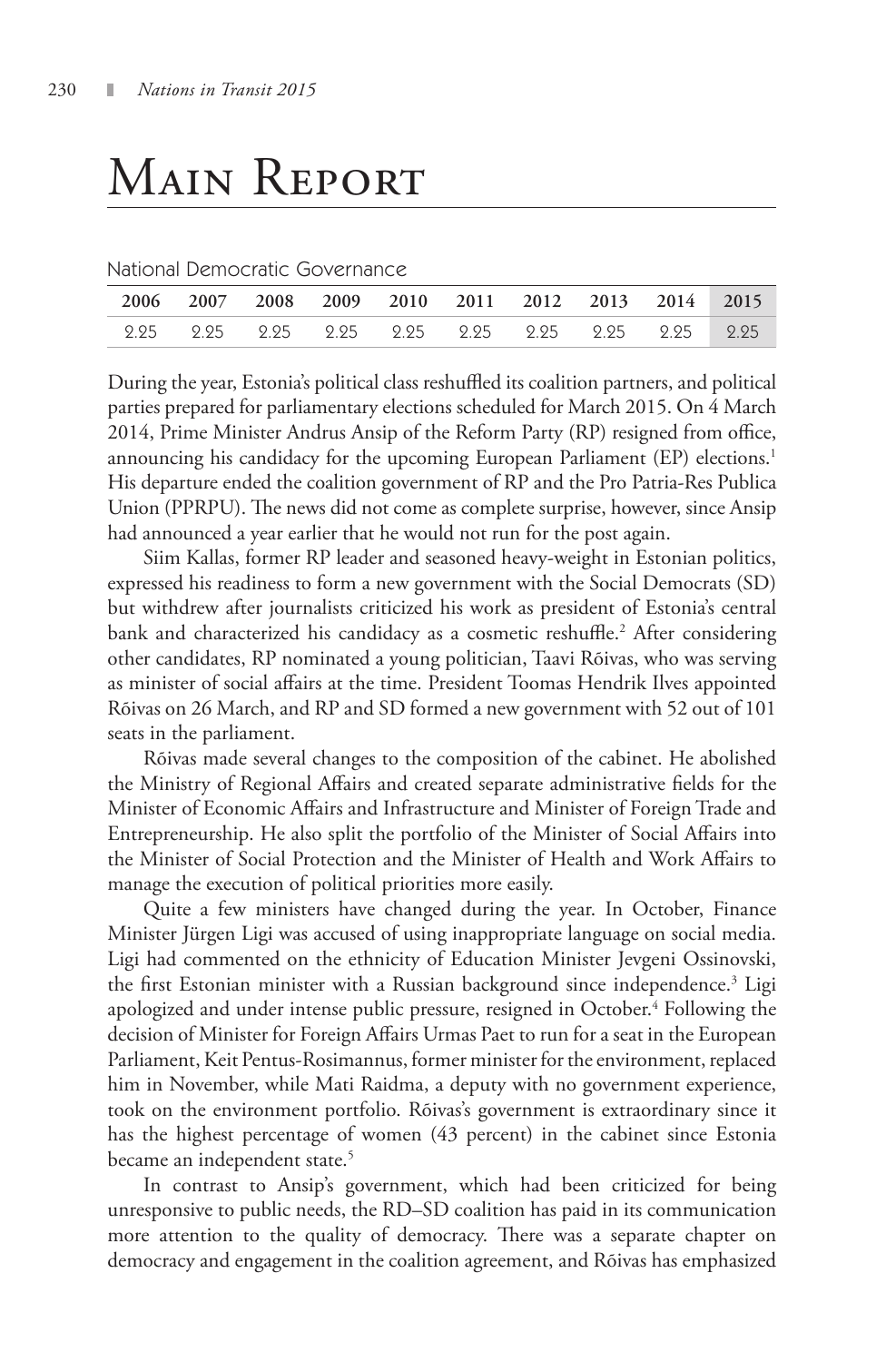transparency, flexibility, and cooperation between government and citizens as important values.6 Partly because of this, trust toward the government has increased. At the end of 2013, 38 percent of Estonians said that they tended to trust the government and 58 percent said they did not. By the end of 2014, the corresponding figures were respectively 51 percent and 32 percent.<sup>7</sup>

 The era of Rõivas, the youngest government leader in the European Union, began a "generational change" in Estonian politics that has helped shake up what Estonians saw as a stagnant political landscape. Persons without political experience have entered national politics, and members of the old guard have established new political parties.8 One former RP member, Kristiina Ojuland, founded Party of People's Unity (PPU). A former PPRPU member, Andres Herkel, founded the Estonian Free Party (EFP).

The struggle for power positions has been observable within and among parties. In October, Center Party (CP) board member Jüri Ratas nominated Vice Chairman Kadri Simson for the leadership of CP instead of its long-term chairman, Edgar Savisaar. His nomination, which would have marked a new era for CP and Estonian politics, did not find enough support. At the end of October, Erik-Niiles Kross, one of the leading figures of PPRPU, and Yoko Alender, a well-known public figure in Estonia, quit PPRPU and joined RP.

From the beginning, the coalition faced many sensitive issues. The conflict in Ukraine and Estonia's relationship with Russia were on the agenda throughout the year. Journalists and civil society organizations claimed that the government was mishandling reform of the disability system, while organizations representing people with special needs called for more dialogue. The Cohabitation Act and the right to register a partnership between persons of the same sex brought people out to the streets and provoked intense debate in the parliament.<sup>9</sup> Both bills passed, despite significant opposition within the parliament and among some civil society organizations.

During 2013 and in the first half of 2014, economic growth was slower than expected since Estonia's main trading partners, Finland and Russia, have both been struggling with economic woes.<sup>10</sup> However, the country's competitiveness has improved, and private consumption and average gross income have increased.<sup>11</sup> According to experts, the government could do more to foster the country's economic and social development, including boosting the oil shale sector, reforming social security and education, and restructuring municipal administration.<sup>12</sup>

Electoral Process

|  |  | 2006 2007 2008 2009 2010 2011 2012 2013 2014 2015 |  |  |  |
|--|--|---------------------------------------------------|--|--|--|
|  |  | 1.50 1.50 1.50 1.50 1.75 1.75 1.75 1.75 1.75 1.75 |  |  |  |

The reshuffle of the governing coalition, the new prime minister, and the approaching 2015 parliamentary elections all breathed life into Estonian politics. Two new parties were founded during the year. The EFP, founded in September, declared that their aim is to facilitate overall political participation by being more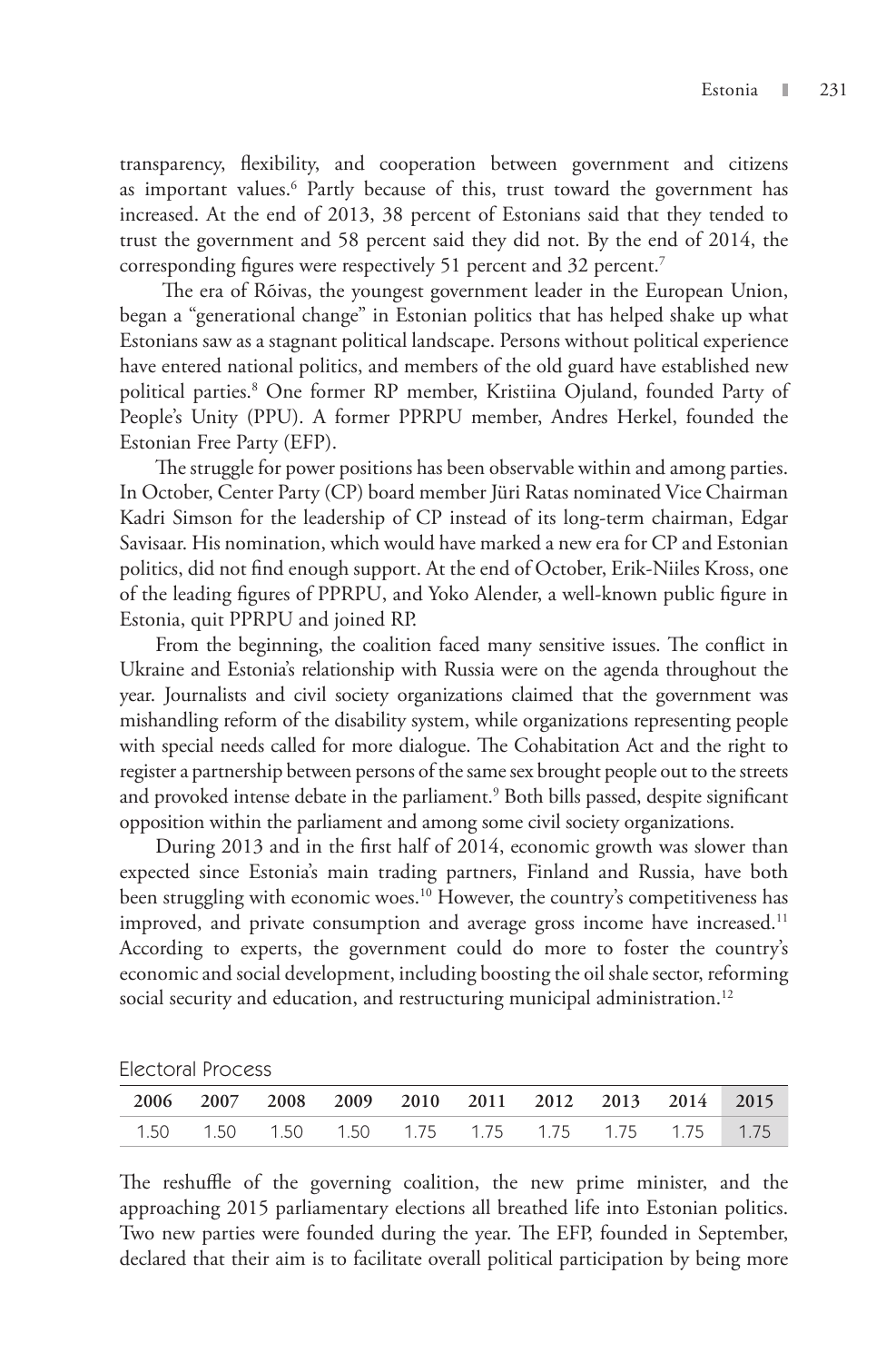responsive to public needs and public opinion. They also plan to fight political corruption, amend the rules on party financing, and level the playing field in other ways for parties, electoral alliances, and individual candidates. The other new party, PPU, was founded by Kristiina Ojuland, who had been expelled from RP in 2013 for alleged identify theft during the party's internal election. She decided to establish a party which would concentrate on "human centered politics," with the goal of building a strong civil society and engaging people in the political process. Among other things, the party lobbies for the introduction of direct elections for the president of Estonia. These new parties may enrich public debate before the 2015 parliamentary elections, but their chances of passing the threshold to enter parliament are still rather small.<sup>13</sup>

The resignation of Ansip triggered maneuvering in national politics ahead of the March EP elections. Despite this, RP won 24.3 percent of the votes and two out of six seats allocated for the country, while CP (22.4 percent), PPRPU (13.9 percent), and SD (13.6 percent) each won one seat. The remaining seat went to Indrek Tarand, a former civil servant and unaffiliated candidate. The turnout, which was low throughout the European Union (EU), fell to 37 percent, compared to 44 percent in 2009, and remained below the EU average of 43 percent.<sup>14</sup> Ansip got his seat in the EP and in October became Digital Single Market Commissioner and vice-president of the European Commission.

In early 2014, the parliament approved several amendments to the Political Parties Act originating from the People's Assembly, a crowdsourcing initiative that pools ideas to make the democratic system more transparent and effective in Estonia. The amendments increased electoral competitiveness and made political activity more transparent. They refined the rules on public financing of political parties, making them stricter and requiring more detail, and on oversight of political party budgets.15 The changes also clarified rules on political donations: they specified who can make a donation, the data needed to be submitted about the donors, and potential sanctions in case of forbidden donations.

 In January, the parliament lowered the minimum number of members required to establish a new party from 1,000 to 500 to help boost competition. Both new parties, EFP and PPU, have approximately 600 members. To encourage smaller parties, the parliament additionally reduced the candidate deposit required to participate in elections and increased the funding for parties that fail to meet the election threshold.

Several stakeholders complained that the amendments do not go far enough and were cosmetic, designed to assuage public demand for a more open political system. Although, the changes constitute a step toward increased diversity of political parties, the barriers to competiveness, transparency, and accountability remain a problem.<sup>16</sup> The proposal to lower the threshold for parliamentary representation, currently at 5 percent, did not find enough support among parliamentarians. Several other proposals, such as limitations on campaign finance and forbidding parliamentarians from sitting on the boards of state-owned companies, were not approved or were phrased in a way that does not change the current legislation.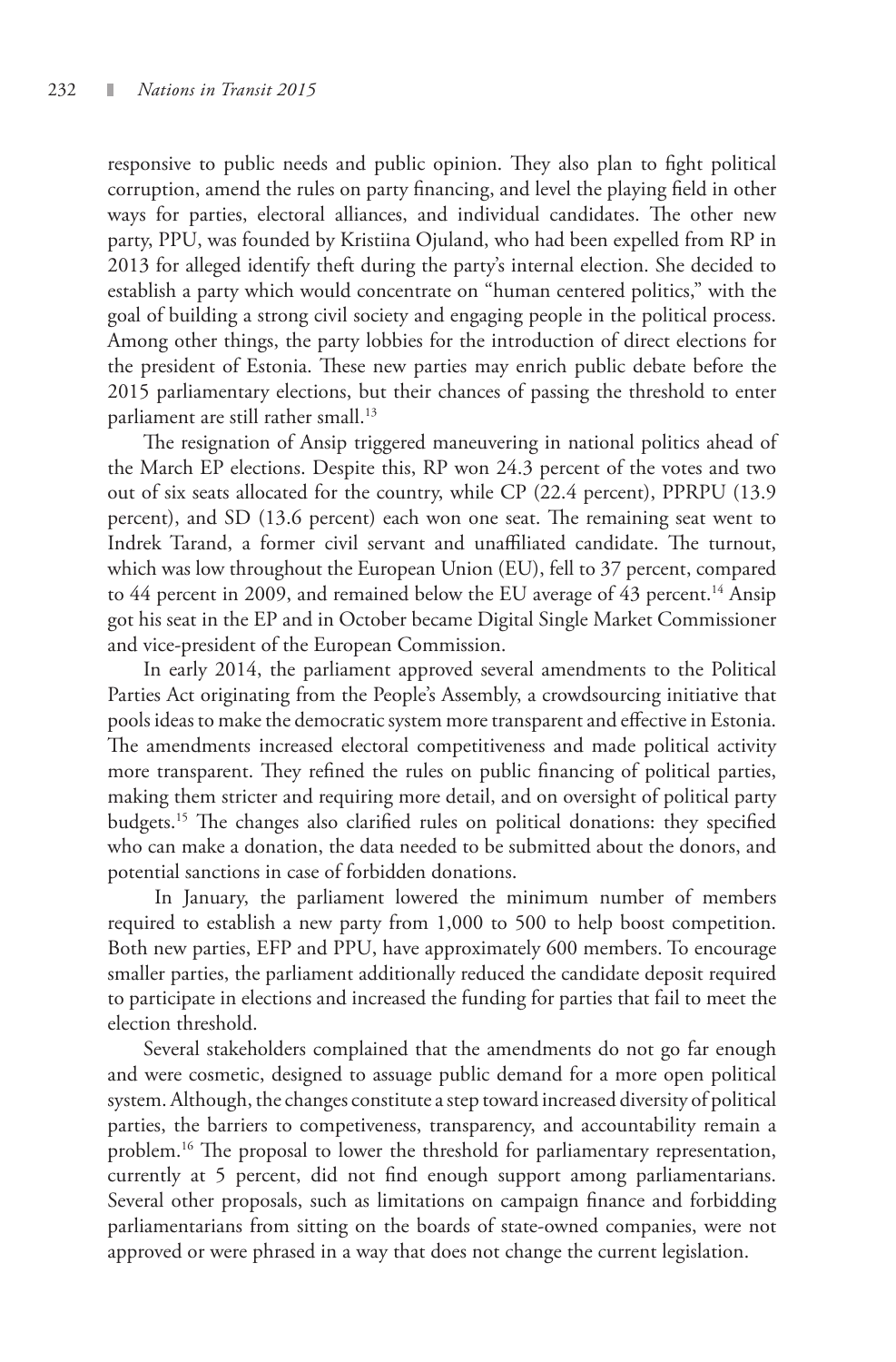The new government led by Rõivas has declared its commitment to a more competitive and transparent electoral process. It has promised to balance the requirements for obtaining district mandates in elections between political parties and independent candidates. Rõivas's government also promised to regulate election advertising more strictly and to abolish deposits for political parties who participate in parliamentary elections for the first time. Deputies from SD have submitted several proposals in this regard, but the drafts were pending in the parliament at year's end.

The four big parties were vying for votes ahead of the March 2015 parliamentary elections. The ruling party, RP, whose popularity fell during the sharp economic slowdown in 2013, gained some votes as the economy started to recover in early 2014. It polled at 32 percent in mid-December.<sup>17</sup> The CP and SD were polling head-to-head at 23 and 21 percent and PPRPU had 16 percent support at year's end.18

Civil Society

|  |  |  | 2006 2007 2008 2009 2010 2011 2012 2013 2014 2015 |  |  |
|--|--|--|---------------------------------------------------|--|--|
|  |  |  |                                                   |  |  |

A number of established organizations support civil society activity in Estonia. These include the National Foundation of Civil Society, which distributes public funding among civic sector organizations, and the Open Estonia Foundation, which acts as an administrator for European Economic Area (EEA) capacity-building funds. In the past two years, the National Foundation of Civil Society doubled its resources to reach  $\epsilon$ 2.5 million per year. The addition came after the organization took on the funding of small-scale local community initiatives, such as street festivals and cultural heritage preservation campaigns. The Network of Estonian Nonprofit Organizations (NENO), an umbrella association with over 100 member organizations, also provides support to nongovernmental organizations (NGOs). It works to increase public awareness of nongovernmental activities, advocates for public benefit organizations, and facilities relations between the public and business sectors.

Close to 31,000 NGOs and foundations are registered in the country, with approximately one third of them housing associations. According to the United States Agency for International Development (USAID), Estonian civil society organizations enjoy a favorable legislative environment and infrastructure, but financial sustainability remains an issue for them.19

Two-thirds of Estonians polled in 2013 expressed a belief that NGOs influence political decision-making.<sup>20</sup> At the same time, less than one-fifth of Estonian residents work or volunteer for an NGO. Between elections, political activism remains low. Civil society activism primarily focuses on local and neighborhood issues, culture and heritage, sports and recreation, environmental protection, and human rights.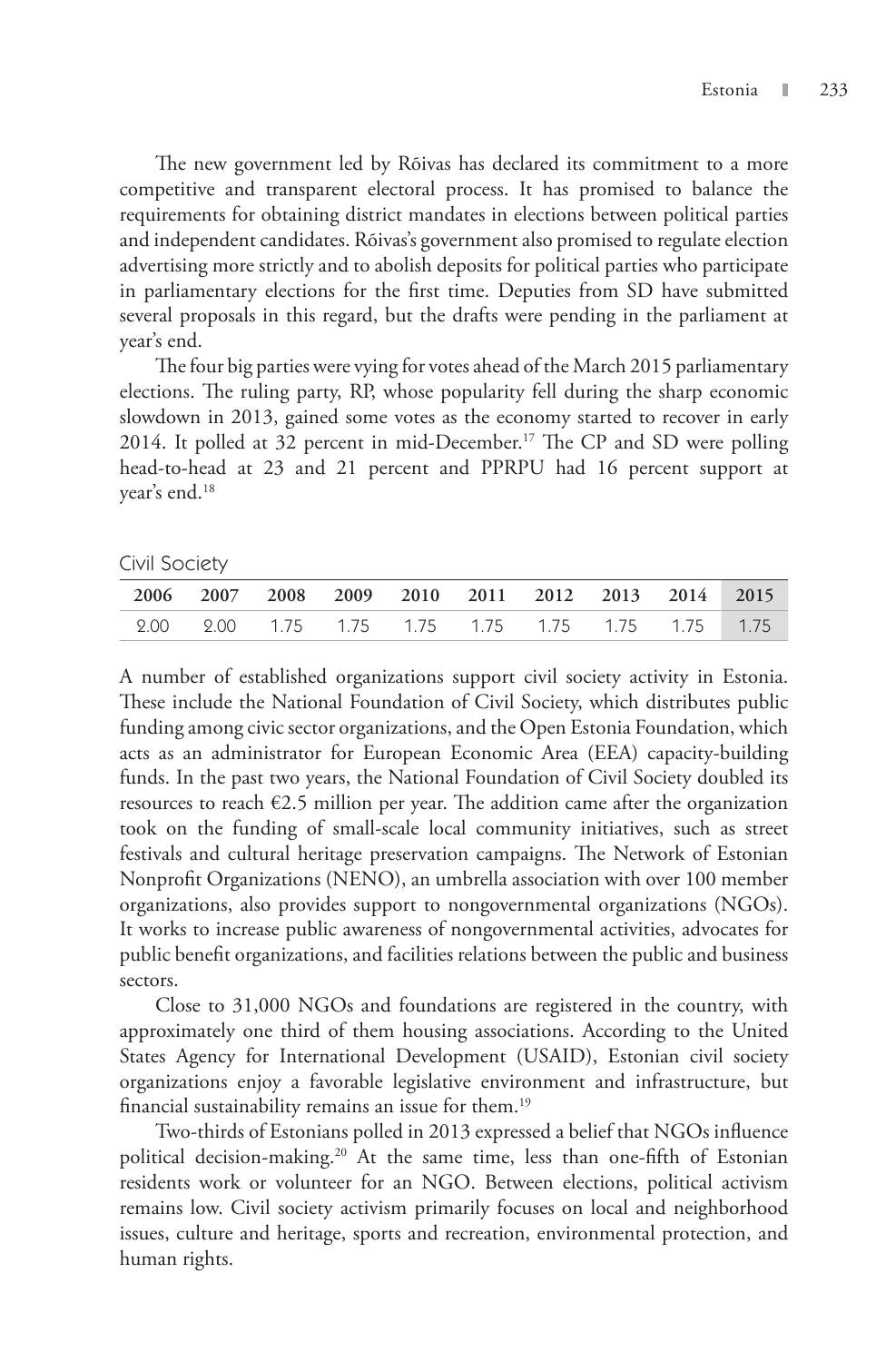Volunteerism is becoming more popular, albeit from a low base. In 2013, 29 percent of Estonian residents were involved in voluntary activities, such as community work, culture, and sports events.<sup>21</sup> For six years in a row, the annual community activities day "Let's Do It!" has taken place in 1,754 locations all over country, with over  $45,000$  participants.<sup>22</sup> In August 2014, around  $4,000$ people gathered for the second Opinion Festival, similar to Almedalen Week in Sweden, held in the Estonian town of Paide.<sup>23</sup> It is an open forum for politicians, journalists, lobbyists, and the public to gather informally and discuss current issues in Estonia.

In 2014, a debate about the legal rights of same-sex couples divided Estonian society. The parliament proposed to grant gender-neutral rights for partners in cohabitation in October. Vocal conservative and religious lobby groups presented arguments against the motion, and homophobic comments spread among the public. Activists on both sides of the argument organized street protests and social media campaigns. Polling agencies found that the two camps divided along lines of age and native language, Estonian or Russian, rather than education, religious beliefs, or income.<sup>24</sup> Younger Estonian speakers were in favor of same-sex partnerships, while older and more conservative Estonians and Russian speakers were against them. The parliament passed the Civil Cohabitation Act on 9 October; but the vote was close, with 40 deputies voting for and 38 against it. The new law will come into force in 2016 and gives unmarried couples similar rights to married ones with regard to inheritance and property. Human rights activists hailed the result, stating that it made Estonia a more tolerant and inclusive society.<sup>25</sup>

In the fall, the Federation of Estonian Chemical Industries, a single-issue lobby group, organized an expensive media campaign to protest a planned raise in environmental taxes. The campaign exaggerated the potential impact of a tax raise and used threats in its messaging, forecasting economic downfall and social unrest in Ida-Viru county, which is mostly Russian-speaking. The minister of environment refuted the claims, but the details of legal changes were not clear at year's end.<sup>26</sup>

Estonia's new ethnic integration strategy for the 2014–2020 period was finally adopted in December, following a drawn-out preparatory phase. The new education minister, Jevgeni Ossinovski, vetoed the strategy after his appointment, claiming that it did not support the integration of Russian speakers and was too focused on receiving EU funding. The strategy was updated following his veto, and programs were added to help new immigrants.

Independent Media

| 2006 2007 2008 2009 2010 2011 2012 2013 2014 2015            |  |  |  |  |  |
|--------------------------------------------------------------|--|--|--|--|--|
| 1.50   1.50   1.50   1.50   1.50   1.50   1.50   1.50   1.50 |  |  |  |  |  |

Estonia's media outlets express a variety of views, without government interference. The market is diverse but calcified due to cross-ownership of media outlets and barriers to entry.<sup>27</sup>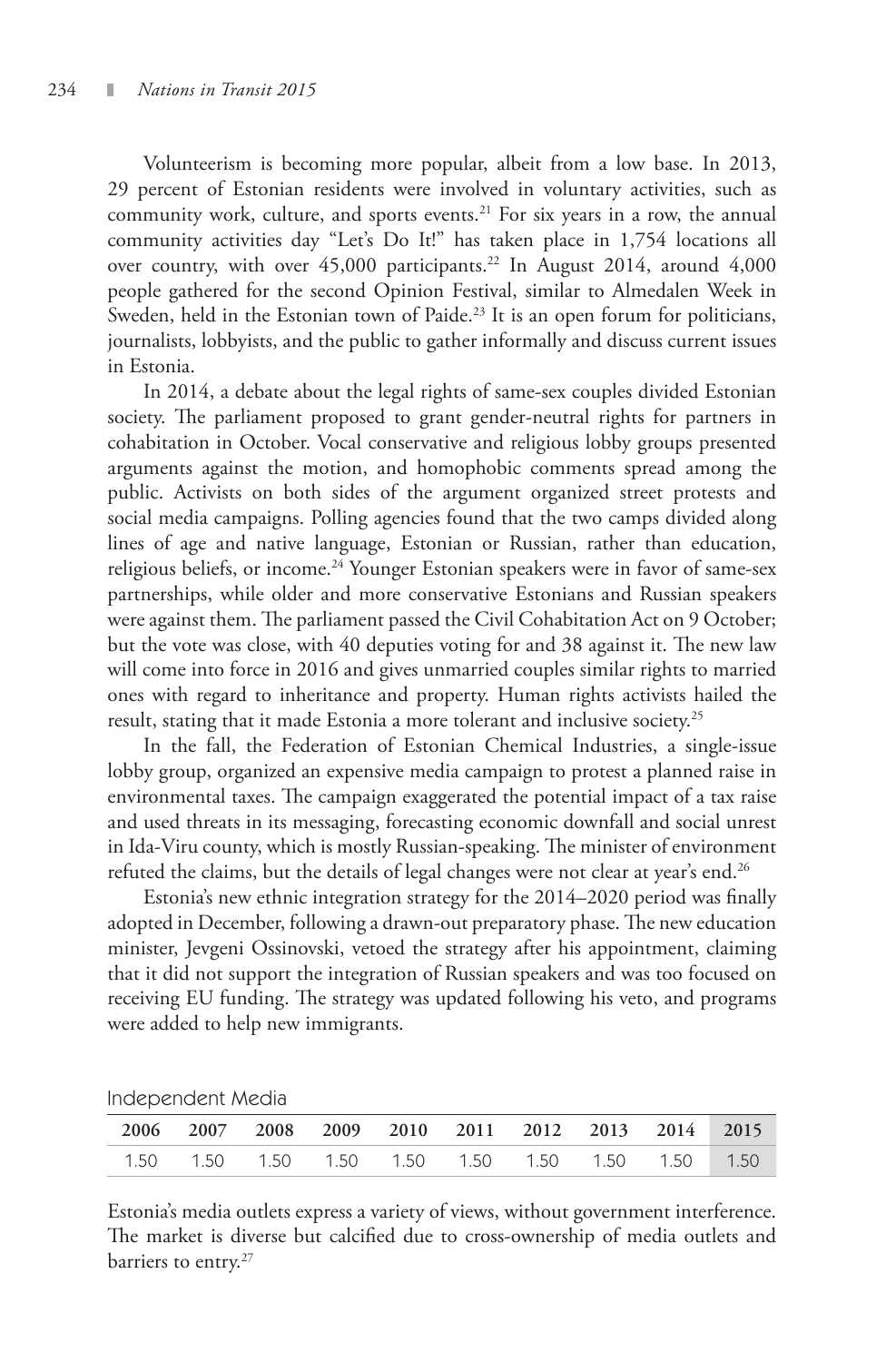The Estonian-language print media landscape includes four major national dailies. Of these, *Postimees* has the largest circulation of 50,000 print copies. *Postimees's* Russian-language edition has a circulation of 6,700 print copies. The other dailies are Õhtuleht, *Eesti Päevaleht*, and Äripäev. There are three popular weekly newspapers—*Maaleht*, *Eesti Ekspress*, and *Den za Dnjom* (in Russian)—each of which has a circulation of between 10,000 and 50,000 copies.<sup>28</sup> The number of local Russian-language outlets remains limited. Estonia's over 300,000 Russianspeaking residents usually access information and entertainment from media, especially television, broadcast from the Russian Federation.

Estonia has among the world's highest levels of internet penetration, with 80 percent of the population active online.<sup>29</sup> Readership of online news sites, which are predominantly run by established media outlets, is growing. However, Estonians still prefer to get their news and entertainment from radio and especially television. $30$ Besides the Public Broadcasting Corporation, there are two primary national commercial television stations, Kanal2 and TV3.There are also a large number of private radio stations and cable and satellite services. Commercial broadcasters have been struggling financially even as cable operators continue to earn profits.

Radio is very popular in Estonia. According to Eurobarometer, 66 percent listen to radio every day or almost every day. The most popular channel is Vikerraadio of Public Broadcasting Corporation, with a stable audience share of 30 percent.<sup>31</sup> Russkoje Radio has the highest share of audience among Russian speakers, at 14.6 percent of its Russian-speaking target population.<sup>32</sup>

Dozens of regional and local newspapers populate the Estonian media landscape. Tallinn City government has its own taxpayer-funded TV channel and issues newspaper-like bulletins that are disseminated free-of-charge. Municipal channels are staffed by civil servants who are not subject to a journalistic code of ethics. However, Tallinn TV joined the Press Council in July 2014, after Prime Minister Rõivas set it as a prerequisite for participating in government press briefings. The council is a self-regulatory body that handles complaints against media outlets. The Estonian Newspaper Association works to raise awareness about municipally owned media and the need for their self-regulation.<sup>33</sup>

Hate speech and disparaging commenting on the internet are ongoing problems. Survey data indicates that the number of people who write online comments on news articles is down by one-third from 2013. The biggest drop is among the youngest group, those 35 and under, who seem to be leaving news channels operated by media outlets for other social media. The research further disclosed some signs that the commenting culture has become too sensationalist and crude.<sup>34</sup> Online outlets have not done enough to bring more accountability to the process, as the comments section of most papers remains unmoderated.

In 2013, the European Court of Human Rights (ECHR) stated in the case of Delfi AS v. Estonia that holding an online portal liable for comments was a justifiable restriction on freedom of expression given the offensive nature of the comments in the case, the portal's profitable gain for publicizing them, and the fact that the Estonian court enforced a reasonable fine for damages. Previously, the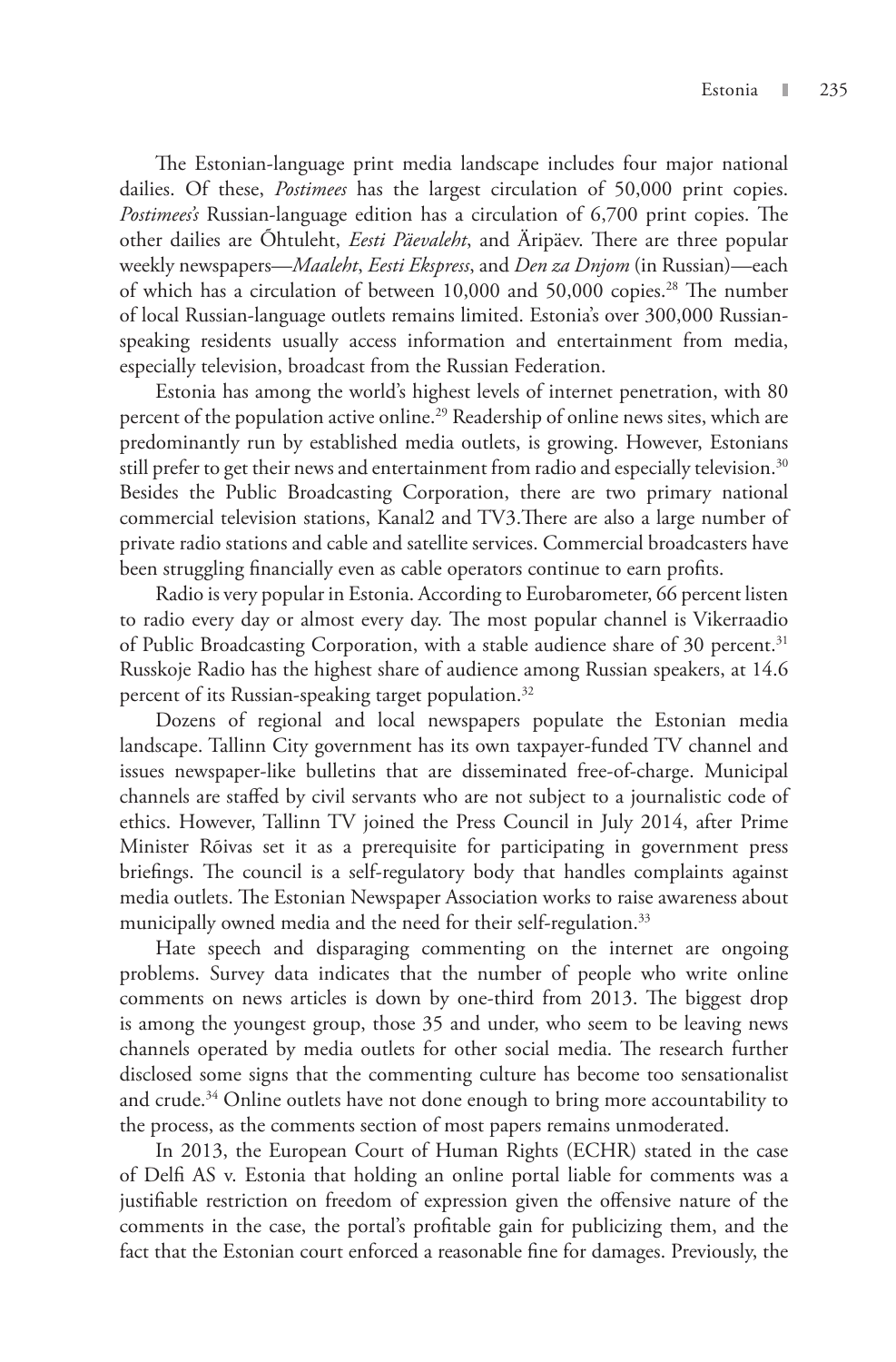Estonian Supreme Court upheld a decision of the district court, which had ordered Delfi to pay €320 in damages.<sup>35</sup> In January 2014, dozens of media and technology companies and NGOs including Google, the New York Times, Bloomberg, and Greenpeace, called for the ECHR to review its 2013 decision. The case was pending in front of the court's Grand Chamber at year's end.

Russia's annexing of Crimea and the situation in eastern Ukraine has prompted the Estonian government to float the idea of creating a state-run Russian-language media outlet. Several people, including Maksim Rogalski, the anchor of the Russianlanguage evening news program and candidate for the 2015 elections, proposed blocking access to TV channels broadcast from Russia.<sup>36</sup> Since these channels can be viewed via satellite or over the internet, it is impossible for the government to create a watertight embargo.

Other proposals included creating a pan-Baltic or even pan-European Russianlanguage channel. Irina Kozõrenko, the head of the Baltic Media Alliance Estonia, suggested allocating more funds to Pervyi Baltiiski Kanal (PBK), which is already popular among local Russian communities in the Baltics.<sup>37</sup> PBK has been accused of disseminating Kremlin propaganda, and Latvian authorities fined the channel for biased coverage in October. Sputnik, a Russian radio station and website launched in 2014, aims to broadcast in 30 languages, including in Estonian, however, Estonia was yet to grant it a license at year's end.<sup>38</sup>

In May, a committee on Russian-language media, empowered by the Ministry of Culture, recommended that a new Russian-language channel should be set up and that existing channels should receive more money.<sup>39</sup> The program will launch in late 2015 as part of the public broadcaster, offering 5–6 hours of original programming per day.

|  |  |  |  | 2006 2007 2008 2009 2010 2011 2012 2013 2014 2015 |  |
|--|--|--|--|---------------------------------------------------|--|
|  |  |  |  |                                                   |  |

Local Democratic Governance

The authors of Estonia's municipal government system strived to give local government maximal autonomy as a guarantee against the intervention of central authorities in reaction to the central planning and authoritarianism of the communist era.40 Despite the fact that the leading principles of the institutional organization of local governments have remained the same, today the financial independence of local administrations is small. The share of local taxes in local government budgets is around 1 percent, representing a centralized system.

 At the end of 2014, Estonia had 213 municipalities, 30 cities, and 183 parishes—for a country of only 1.3 million people.<sup>41</sup> Many local government units are small and lack the capacity to meet the service needs of constituents. Workingage citizens continue to migrate from small communities to cities or to emigrate in search of job opportunities and better social services.<sup>42</sup>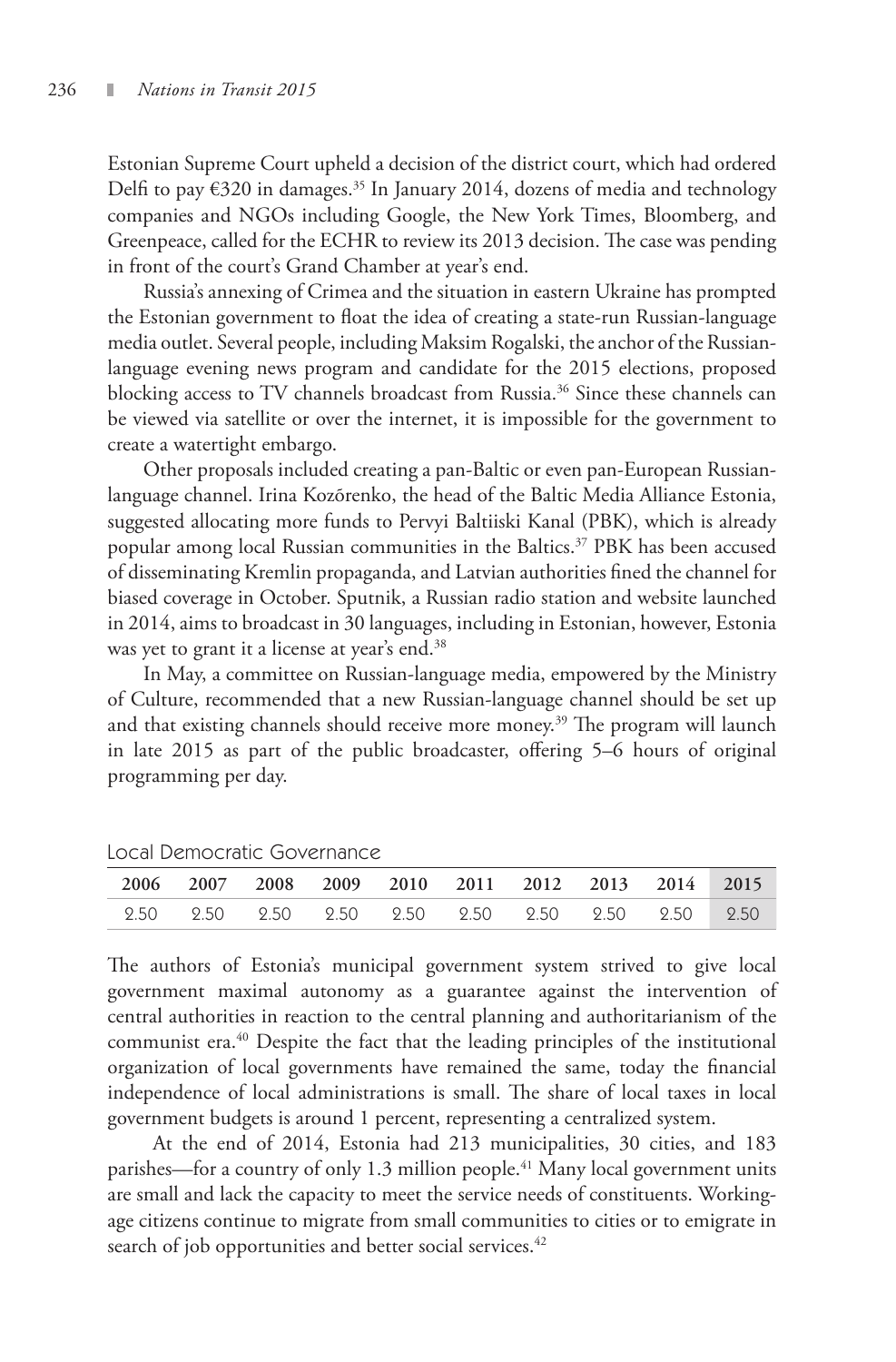In small Estonian communities, critics complain about the "oligarchization" of local life: the blending of public and private interests that occurs where there is a limited number of business, political, and civil sector actors. An estimated 75 percent of all council members in Estonian local governments are shareholders or supervisory board members of private businesses.<sup>43</sup> The percentage of Estonians who expressed trust toward local public authorities was 55 percent in 2014 (which was above the EU average of 44 percent).<sup>44</sup>

Past mergers of municipalities have decreased governance and administrative costs, in some cases by 50 percent.<sup>45</sup> Despite this, the government policy has been to facilitate only voluntary mergers, rather than planning a broader amalgamation. Previous governments have framed this hands-off approach as an attempt to respect the autonomy of local municipalities.

Twenty years of administrative reform proposals by individual politicians have failed due to lack of political support. In August 2013, Regional Affairs Minister Siim-Valmar Kiisler (PPRPU) proposed to offset the marginalization of smaller municipalities through the creation of 18 "commuting centers," where people from surrounding regions could come to work, study, and consume various social services. Municipalities would be required to choose their residents' designated commuting centers within a certain timeframe. Over time, these centers and their service areas would define the borders of local government units in Estonia. Kiisler forecasted 2017 as the target date for these units' first local elections. A number of ministers opposed the Kiisler plan and criticized its focus on territorial issues, claiming that municipal mergers do not solve the capacity gap.

While coalition partners RP and SD agreed that administrative reform is inescapable, the Kiisler plan did not make it to the new government's agenda. After PPRPU moved to opposition, it submitted a bill in April to push through the commuting centers plan. The bill, however, did not find enough support in the parliament. The government was planning to push through its own local government reform plan in early 2015.46

Experts have repeatedly indicated problems relating to the unfinished administrative reform. In 2014, the Auditor General stated that regional development and local government are of great importance to the functioning of the state and society.<sup>47</sup> He criticized that the reforms had been sidelined due to a lack of political consensus but praised the plan on the commuting centers for stimulating public debate on the issue of municipal governance.

|  |  |  | 2006 2007 2008 2009 2010 2011 2012 2013 2014 2015    |  |  |
|--|--|--|------------------------------------------------------|--|--|
|  |  |  | 1.50  1.50  1.50  1.50  1.50  1.50  1.50  1.50  1.50 |  |  |

Judicial Framework and Independence

Estonia's judicial system is not subject to political influence. The country ranks 19<sup>th</sup> among 144 countries in perceived judicial independence according to the World Economic Forum's Global Competitiveness Report.<sup>48</sup> The judiciary defends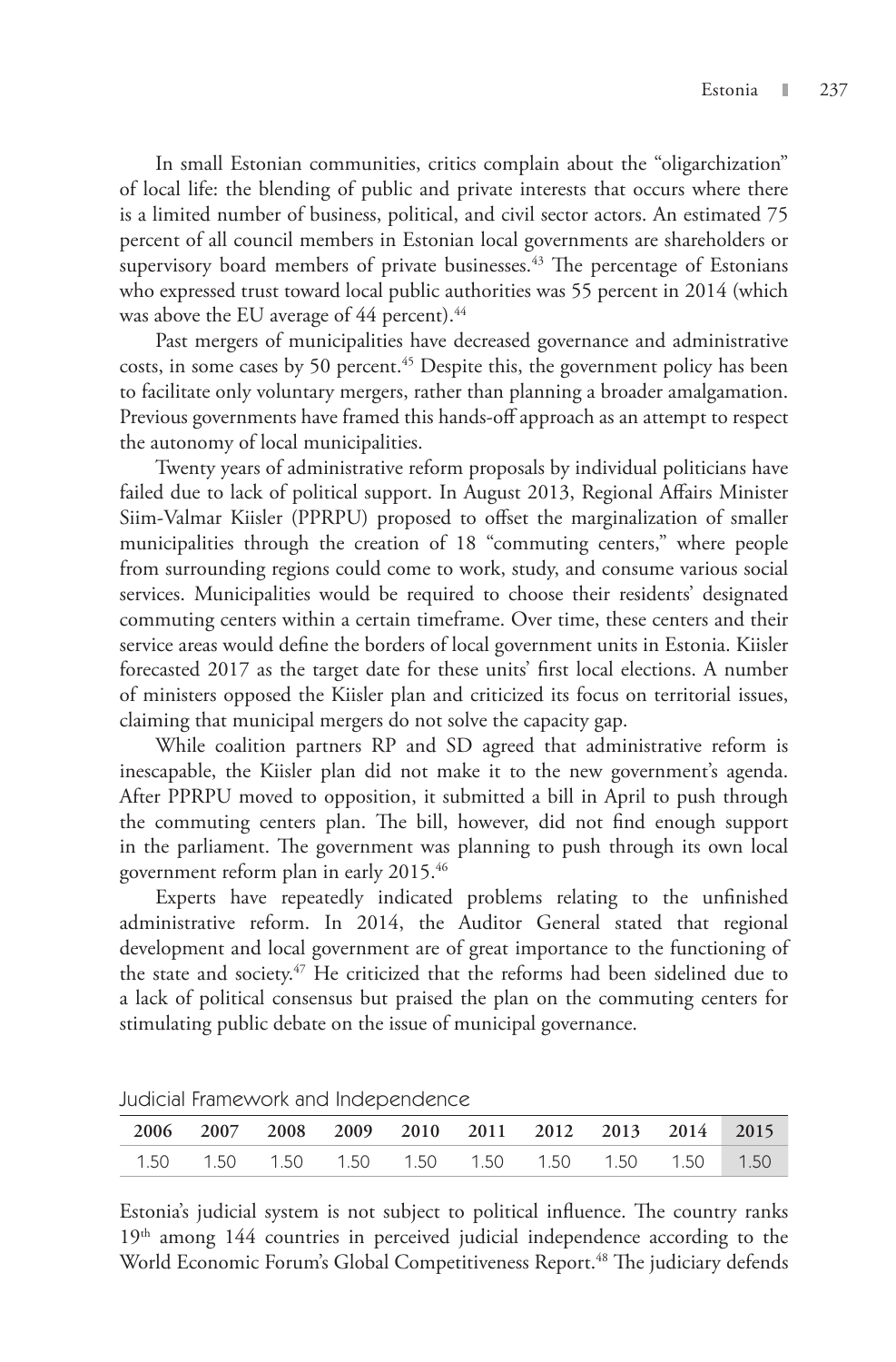fundamental political, civil, and human rights. In 2014, Estonia continued to increase judicial efficiency and improve the protection of fundamental rights .

In June, the parliament adopted amendments to the penal code, completing a major reform that began in 2011. The bill introduced hundreds of changes to the penal code and amended 128 other acts. The new code, which enters into force in January 2015, eliminates overlaps in legislation, specifies punishment for various offenses, and reduces the number of acts subject to criminal—rather than civil or administrative—prosecution. Additionally, the reform introduced the notion of domestic violence and toughened sentences for the offense.<sup>49</sup>

In November, the cabinet drafted amendments to the Code of Criminal Procedure. The bill seeks to shorten the maximum period of pretrial detention of suspects from 6 months to 4 months and strengthen judicial oversight of people in custody and police searches. Another goal of the bill is to accelerate the preliminary phase of investigations and speed up legal processes.<sup>50</sup>

Surveillance featured prominently in discussions about judicial reform in 2013. Some politicians were concerned that police and investigators too frequently employ covert surveillance. They argued that there is an imbalance—crime levels are going down, but surveillance measures impinging on basic rights are increasing.51 The Supreme Court concluded in a 2013 analysis that there is no massive and uncontrollable surveillance in Estonia. Problems, however, include the lack of accuracy of surveillance statistics and the need for police guidelines.<sup>52</sup> In response, the government supported an October 2014 bill that gives the chancellor of justice oversight over security agencies to check whether they follow the rules of surveillance. In addition, the Justice Ministry proposed amendments to the Criminal Procedure Act that would introduce control mechanisms over informing people about surveillance activities authorized before 2013. Efficient control systems were in place with respect to criminal cases starting in 2013.<sup>53</sup>

The Justice Ministry continues to reform the court system to improve its efficiency and effectiveness without affecting the fundamental structure of the system. The ministry is streamlining processes via technological improvements to databases and registers, and hiring nonjudicial staff to aid judges. The scope of the reform will likely expand. The ministry imported the best practices of a pilot project in one court to several other court institutions in 2014.<sup>54</sup>

The average duration of legal proceedings in criminal, civil, and administrative cases has fallen in recent years. The 2014 EU Justice Scoreboard ranked Estonia second among 28 EU members states where speed of resolving civil, commercial, and administrative cases is concerned; sixth with regard to litigious civil and commercial cases; and first when it comes to resolving administrative cases.<sup>55</sup> According to the most recent data from 2013, the average time for proceedings diminished by 15 percent in civil cases; 11 percent in general procedure cases; and 16 percent in administrative cases, compared to 2012. The average time needed to resolve misdemeanor cases increased by 5 percent.<sup>56</sup>

Estonia's prison system has long suffered from overcrowding. As of January 2014, amendments to the Internal Rules of Prison entered into force, guaranteeing each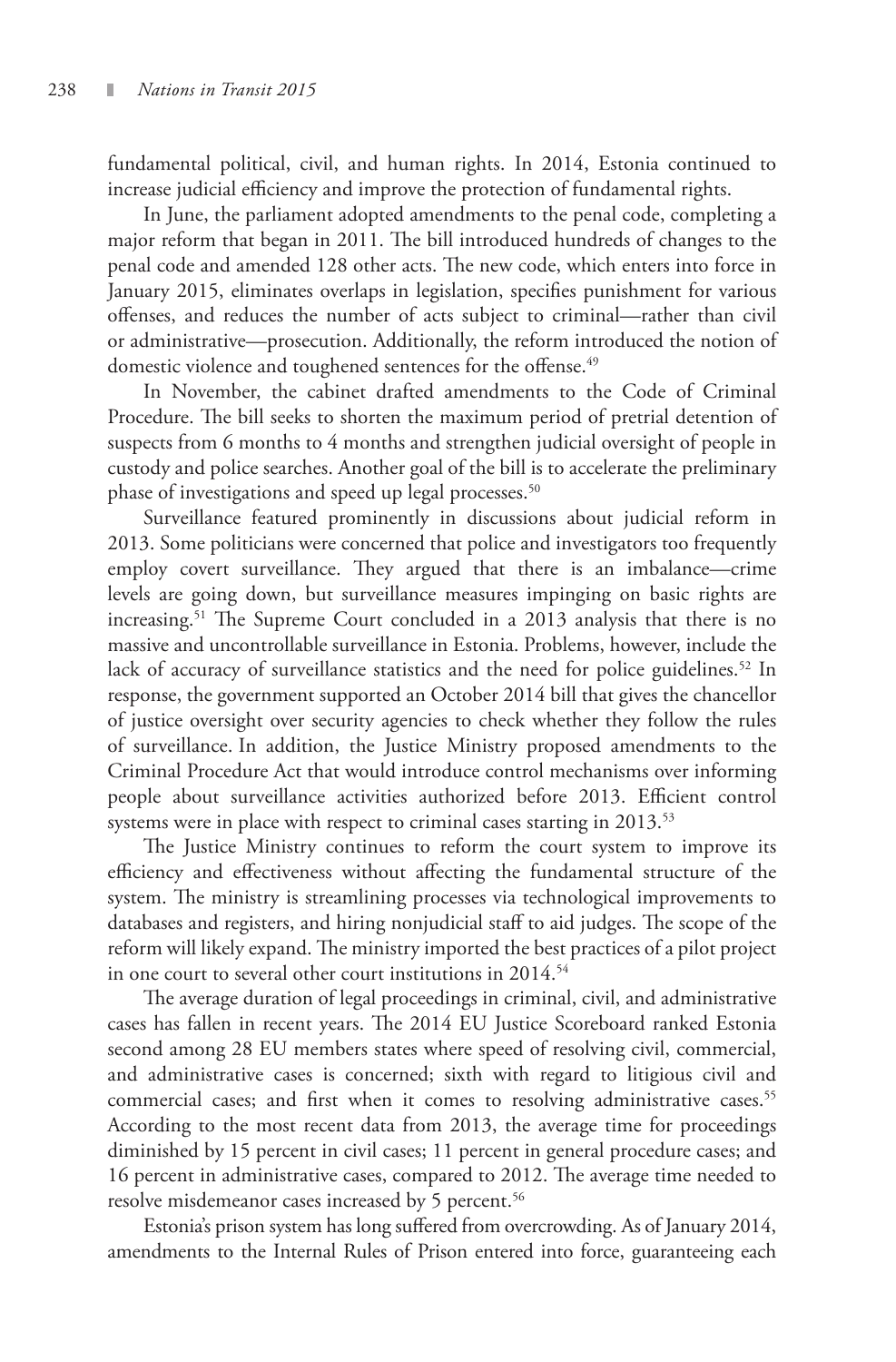prisoner at least 3 square meters of floor space in a cell, in line with a European Court of Human Rights ruling.<sup>57</sup> This number is still smaller than the 4 square meters recommended by European Committee for the Prevention of Torture and Inhuman or Degrading Treatment or Punishment. The Estonian government has promised to provide minimum floor space of 4 square meters in 2017, once a new Tallinn prison is completed. Reducing the number of inmates is a goal of the Justice Ministry. The number of prisoners fell by 8 percent in 2013 and 4 percent in 2014.<sup>58</sup>

The new coalition, which took office in March 2014, declared its intention to continue ongoing reforms that expedite judicial proceedings. In addition to tackling domestic violence, the government promised to enhance the rights of ethnic minorities and those without citizenship, and provide more legal protection to disabled people and the elderly.<sup>59</sup> In December, Minister of Justice Andres Anvelt signed the Council of Europe convention on preventing and combating violence against women and domestic violence. Additionally, the Ministry of Justice was preparing a victim support directive at year's end.

#### Corruption

|  |  |  | 2006 2007 2008 2009 2010 2011 2012 2013 2014 2015 |  |  |
|--|--|--|---------------------------------------------------|--|--|
|  |  |  |                                                   |  |  |

Estonia ranks well in all global corruption indexes and is considered one of the least corrupt countries in the EU. However, over the past two years, there have been allegations that both the RP and the CP were guilty of money laundering. Estonians consider political parties the most corrupt of all institutions, followed by businesses and public officials, according to Transparency International's 2013 Corruption Barometer.<sup>60</sup>

In 2014, several cases of corruption were brought to the public's attention. In July, a court convicted two former ministers, several businessmen, and a former director of Estonia's public land management agency, involved in a rigged land swap. The court ruled that the politicians had allowed the businessmen to trade lowervalue state land for valuable countryside properties in exchange for bribes. One of the people convicted was Ester Tuiksoo, a Center Party deputy who had served as agriculture minister from 2004 to 2007. She gave up her seat in parliament. Villu Reiljan, who served as environment minister from 2003 to 2006 was also found guilty, and sentenced to almost six years in prison.

In April, newly appointed foreign trade minister Anne Sulling restructured the supervisory board of Enterprise Estonia, a government agency that promotes trade and entrepreneurship, and disburses EU structural funds. The move aimed to address a glaring conflict of interest problem: 5 out of 11 board members of Enterprise Estonia were owners or managers of companies that received grants and loans from the agency. In June, the police imprisoned five intelligence service members and the prosecutor charged them with corruption and embezzling hundreds of thousands of euros via state procurement.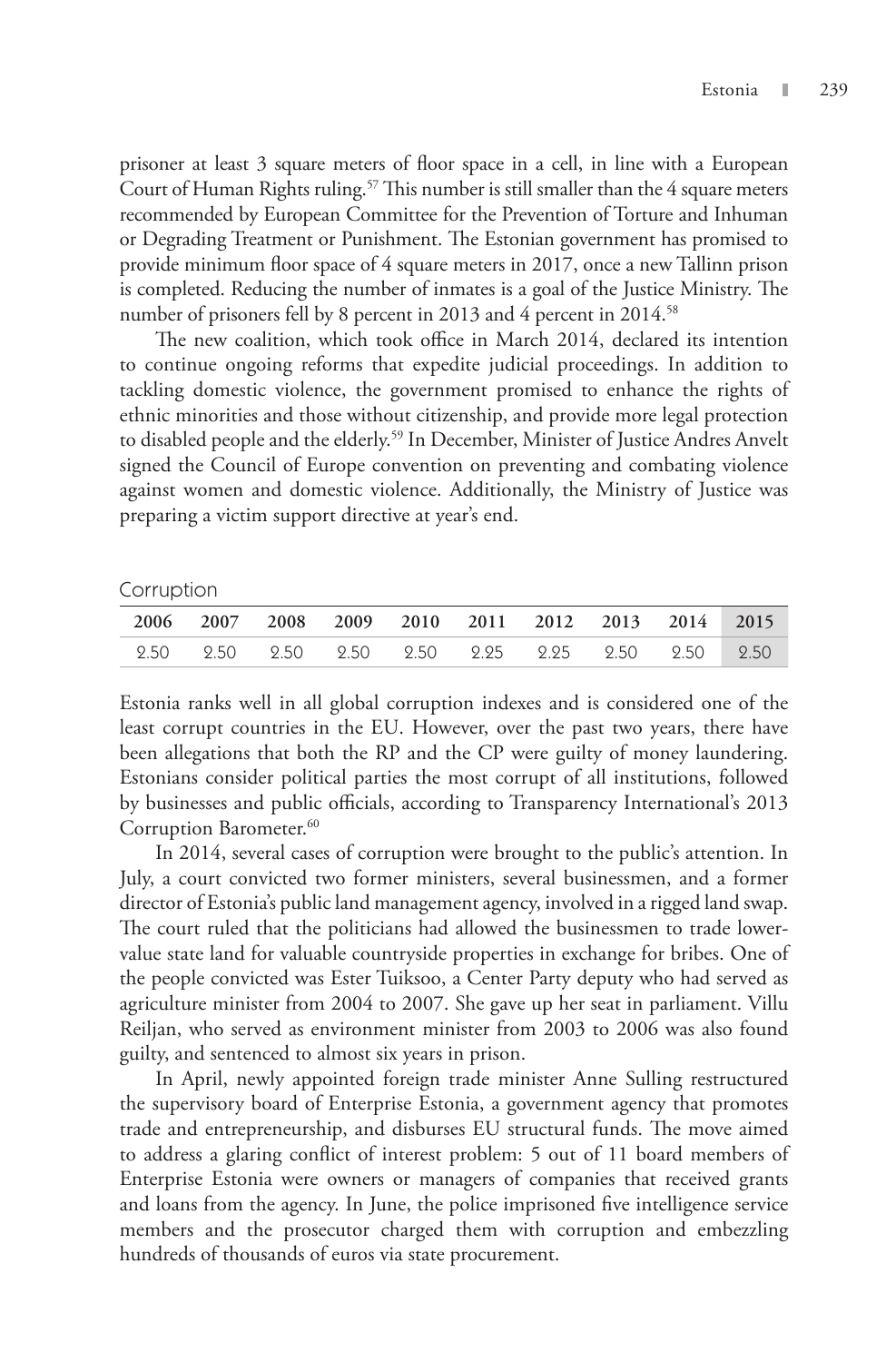Neinar Seli, the president of the Estonian Olympic Committee and wellknown Reform Party supporter, was facing charges of corruption and conflict of interest at year's end. Representing the supervisory board of Tallinn Port, he had voted in favor of granting €250,000 to the Olympic Committee.

In May, based on a request from the parliament's Political Party Funding Oversight Committee, the Prosecutor's Office launched a criminal investigation into the use of the Tallinn city budget to finance Center Party campaign advertising ahead of the 2013 municipal elections. The committee must determine whether the ads were of a political nature, which would make them an illegal donation. The Anti-Corruption Committee of the parliament has discussed further legal steps to prevent improper use of public funds, mostly regarding political advertising.

 In 2013, the government adopted a comprehensive Anticorruption Strategy for 2014–2020.<sup>61</sup> Information on anticorruption measures is now accessible to both Estonian and Russian speakers, and the main activities in the government strategy have been made available online. Additionally, employees at the Estonia chapter of Transparency International have agreed to provide trainings to journalists and editors of Russian-language media outlets.

Amendments to the Political Parties Act, which gained political support following a 2012 money laundering scandal and subsequent civic deliberation process, established stricter punishments for accepting prohibited donations and extended the authority of the Political Party Funding Oversight Committee. The law prohibits political parties from accepting cash donations that exceed  $\epsilon$ 1,200 per person per year.

The revised Civil Service Act, which came into force in 2013, aims to increase transparency in the public sector by creating a clearer and narrower definition of a public servant. The act outlines rules to make hiring and compensation of public servants competitive and transparent. The government now publishes the salaries of all civil servants online, and all civil servants are subject to financial disclosure. Previously, only high-level civil servants or those involved in public procurement had to disclose their personal finances.

In May 2014, the government launched an electronic register for declarations of economic interests. Public officials submit their declarations to this register, which then crosschecks the declarations with digital tax records. Close to 6,800 officials must present annual declarations and 96 percent of them fulfilled this obligation in 2014. Declarations are missing mostly from elected local council members. The register has become a tool that enhances transparency, as it shines light on potential conflicts of interest and works as a preventive anticorruption measure.

The Ministry of Finance is responsible for collecting and publishing financial data, based on accounting reports regularly submitted by government agencies and municipalities. The ministry makes the financial information of all municipalities available online. The interactive data portal presents municipal financial data since 2004 and has become a tool for the public. It is also used by the State Auditing Office and law enforcement agencies to monitor public spending.<sup>62</sup>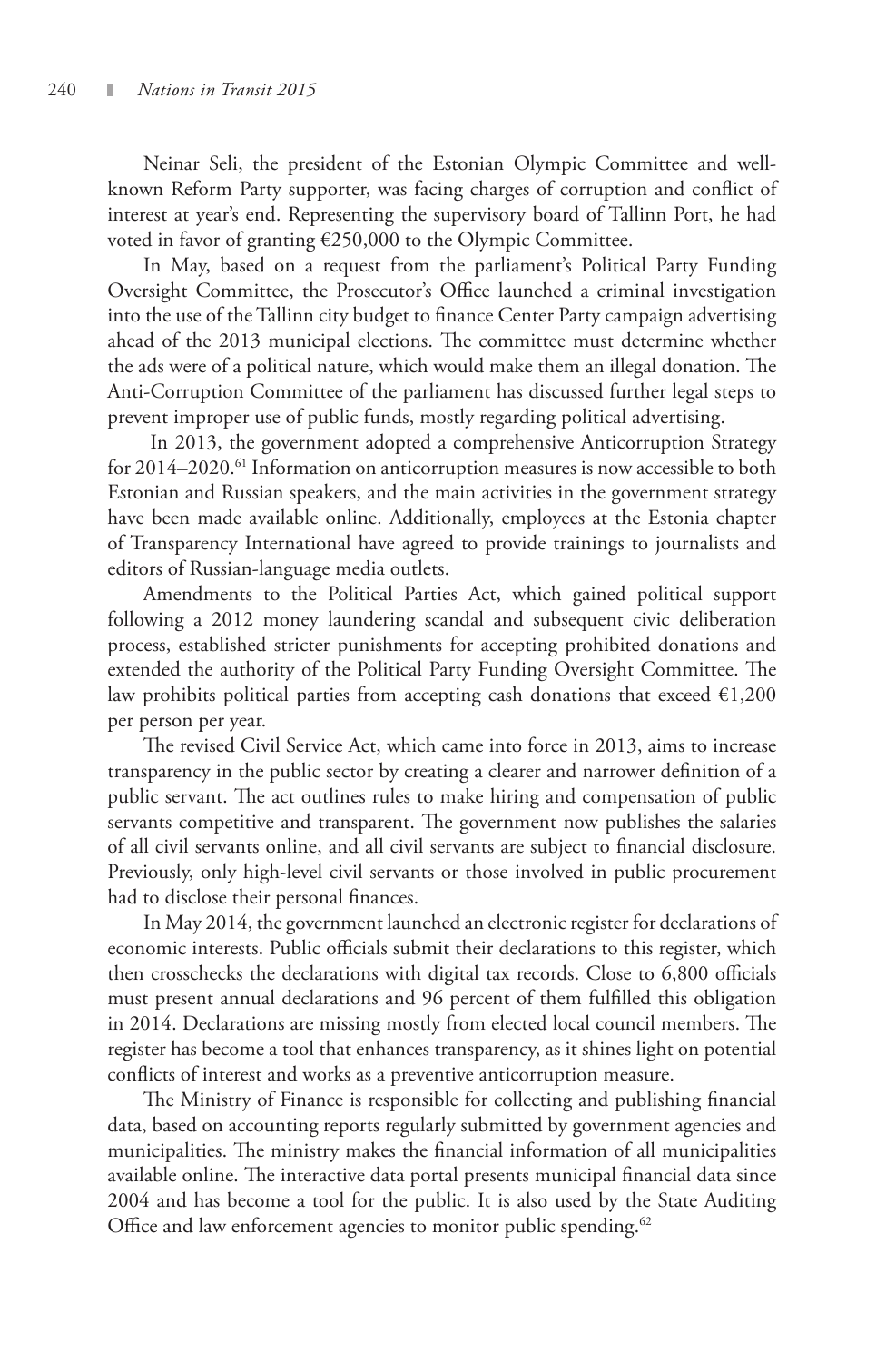Lobbying practices are unregulated and not transparent in Estonia according to Transparency International. Other deficits include a lack of oversight in the parliament and lack of internal party democracy.<sup>63</sup> Transparency International suggested that lobbyists create self-regulatory standards.

Authors: Hille Hinsberg, Jane Matt, and Rauno Vinni

*Hille Hinsberg is an expert in the Governance and Civil Society program at the Praxis Center for Policy Studies in Tallinn, Estonia. Jane Matt is an analyst in the Governance and Civil Society program for Praxis. Rauno Vinni is the head of Praxis's Governance and Civil Society program.*

<sup>1</sup> "Ansipi sõnul on täna paras aeg hakata uut peaministrikandidaati otsima" [Ansip said that today is a good time to start looking for a candidate for Prime Minister], Postimees, 14 February 2014, http://www.postimees.ee/2697776/ansipi-sonul-on-tana-paras-aeg-hakatauut-peaministrikandidaati-otsima.

<sup>2</sup> "Kallas loobub valitsuse moodustamisest" [Kallas withdraws from government formation], Postimees, 12 March 2014, http://uudised.err.ee/v/eesti/a9f9606d-4de7-4e88-a774-27e465 ed611c.

<sup>3</sup> "Finance Minister Brings Up Ethnicity in Sparring With Education Minister, Opening Old Wounds," Estonian Public Broadcasting, 23 October 2014, http://news.err.ee/v/ politics/2ad4192e-1083-4ded-8979-fbb3f1cd5c77.

<sup>4</sup> "Mikser soovitab peaministril Ligi välja vahetada" [Mikser Suggests Prime Minister to Replace Ligi], Estonian Public Broadcasting*,* 23 October 2014, http://uudised.err.ee/v/teleuudisedak/8a2a74ed-c0e0-4960-86ce-535d8c4823aa; and "Reinsalu: ma ei pea mõeldavaks, et Ligi saaks jätkata" [Reinsalu: It is Not Conceivable for Ligi to Continue], Estonian Public Broadcasting*,* 23 October 2014, http://uudised.err.ee/v/teleuudised-ak/3ad2d2d6-d787- 4678-a71e-1fca67c5aed2.

<sup>5</sup> "Government members," Government of the Republic of Estonia, accessed 23 November 2014, https://valitsus.ee/en; and Tiina Raitviir, "Eesti naised võimu juures 1992-2003" [Estonian women in power 1993-2003] (Tallinn: Riigikogu Toimetised, 2014), http://www. riigikogu.ee/rito/index.php?id=11959.

<sup>6</sup> Government of the Republic of Estonia, "Peaministrikandidaat Taavi Rõivase kõne valitsuse moodustamise alustest Riigikogus, 24.märtsil 2014" [The candidate for Prime Minister Taavi Rõivas' speech about the foundations of the government in *Riigikogu*], news release, 24 March 2014, https://valitsus.ee/et/peaministri-kone-24-03-2014.

<sup>7</sup> European Commission, "Public opinion: Eurobarometer Results" (Brussels: European Commission, 2014), http://ec.europa.eu/public\_opinion/cf/showchart\_column.cfm?keyID =3239&nationID=18,&startdate=2013.05&enddate=2014.06.

<sup>8</sup> Recent members are for example Andrei Hvostov, a journalist, writer and opinion leader who joined SD, Maire Aunaste, a journalist who announced that she'll join PPRPU, Mihkel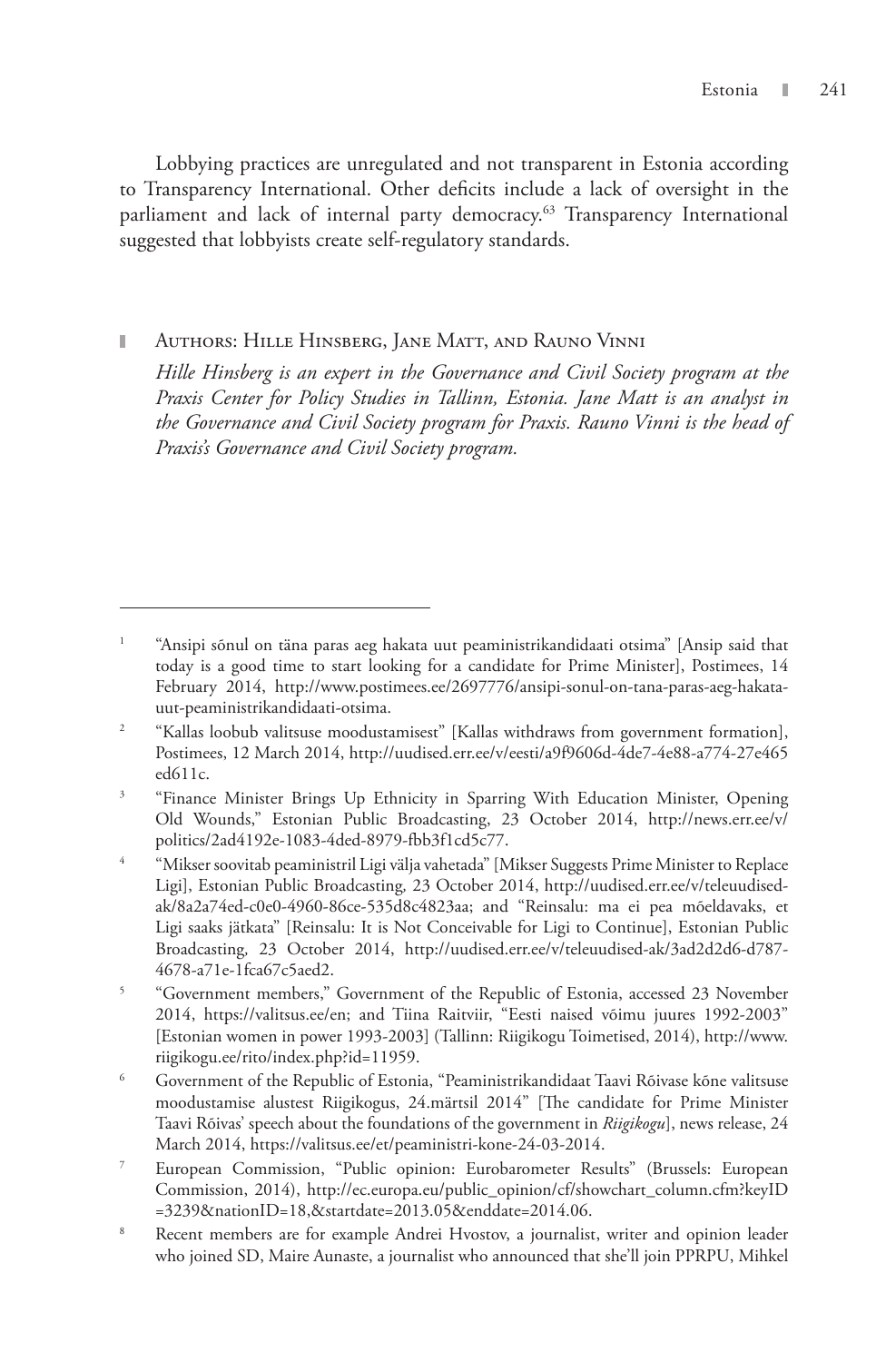Raud, a musician and journalist who joined SD and Siim Tuisk, a civil society activist who also joined SD. Some public figures with previous experience in politics have changed parties—e.g Silver Meikar, a former RP politician, joined SD.

- 9 "Cohabitation Bill Debate Heats Up with Protest and Pro-Campaign," Estonian Public Broadcasting*,* 6 October 2014, http://news.err.ee/v/mainnews/dd75cf1e-952a-48e9-ad0caabdc08f0e1d; and "Parliament Passes Cohabitation Act; President Proclaims It," 9 October 2014, http://news.err.ee/v/mainnews/f238f529-5b94-4f66-b7be-ad5d21566cc5.
- 10 Central Bank of the Republic of Estonia, "Rahapoliitika ja majandus. Hetkeseis ja ettevaade" [Monetary Policy and Economy. The Present and the Forecast] (Talinn: Esti Pank, June 2014), http://www.eestipank.ee/publikatsioon/rahapoliitika-ja-majandus/2014/rahapoliitika-jamajandus-12014.
- <sup>11</sup> Organization for Economic Co-operation and Development (OECD), "Economic outlook, analysis, and forecasts. Estonia—economic forecast summary" (Paris: OECD, May 2014), http://www.oecd.org/eco/outlook/estonia-economic-forecast-summary.htm.
- <sup>12</sup> National Audit Office of Estonia, "Ülevaade riigi vara kasutamisest ja säilimisest 2013.-2014. aastal. Riigikontrolöri kokkuvõte Eesti riigi arengu ja majanduse probleemidest." [Overview of the use and preservation of state assets in 2013 and 2014. Summary of Problems in the Development and Economy of Estonia by the Auditor General] (Tallinn: Riigikontroll, October 2014), http://www.riigikontroll.ee/Suhtedavalikkusega/Pressiteated/tabid/168/ ItemId/719/amid/557/language/et-EE/Default.aspx.
- <sup>13</sup> "Saarts: uute erakondade pääsemine riigikokku on küsitav" [Saarts: questionable whether new parties will enter the state together], Estonian Public Broadcasting, ERR video, 1:01. 1 November 2014, http://uudised.err.ee/v/teleuudised-ak/db3bb89e-4329-4973-b64c-1431b3c72a48.
- <sup>14</sup> European Parliament, "The results of the 2014 European elections: Estonia" (Brussels: European Parliament, 2014), http://www.europarl.europa.eu/elections2014-results/en/ country-results-ee-2014.html.
- <sup>15</sup> The Parliament of Estonia, "Riigikogu specified bases for financing of political parties," news release, 22 January 2014, http://www.riigikogu.ee/index.php?id=178329.
- 16 Anni Jatsa, "Ühing: uus Erakonnaseadus jäi oluliste muutuste sisseviimisel poolele teele" [Society: New Political Parties Act was introduced with significant changes underway], Transparency International Estonia, 31 January 2014, http://www.transparency.ee/cm/uudised/uhinguus-erakonnaseadus-jai-oluliste-muutuste-sisseviimisel-poolele-teele; Aleksander Krjukov, "Väikeparteid peavad erakonnaseaduse muudatusi kosmeetilisteks" [Small parties have cosmetic changes to the Political Parties Act], Estonian Public Broadcasting, 25 January 2014, http://uudised.err.ee/v/eesti/4cd9c9ac-a24c-4f8a-94d5-1b3ba99c7ddd; Aleksander Krjukov, "Kübar: riigikogu tegi rahvakogu ettepanekutest mugava valiku" [Kübar: parliament is the convenient choice for the people across suggestions], Estonian Public Broadcasting, 23 January 2014, http://uudised.err.ee/v/eesti/940d6ca2-7b3c-4ecd-82fe-1e3b6360ffb7; and Aleksander Krjukov, "Hinsberg: riigikogu astus erakondliku läbipaistvuse poole" [Hinsberg: parliament took a step towards transparency of political parties], 22 January 2014, http:// uudised.err.ee/v/eesti/b796d3e3-2d8d-4bd6-b291-0ed7cf00280c.
- <sup>17</sup> TNS EMOR, "Erakondade toetusreitingud" [The support ratings of political parties] accessed 28.01.2015), http://www.emor.ee/erakondade-toetus/.
- 18 Ibid.
- <sup>19</sup> Network of Estonian Nonprofit Organizations, "CSOSI: Increased Participation in CSOs Leads to Greater Government Interest," news release, 26 August 2014, http://ngo.ee/ ngo/247/article/9005.
- 20 European Commission, *Flash Eurobarometer 373. Europeans Engagement in Participatory Democracy* (Brussels: European Commission, March 2013), http://www.ngo.ee/sites/default/ files/files/fl373---report-final-en.pdf.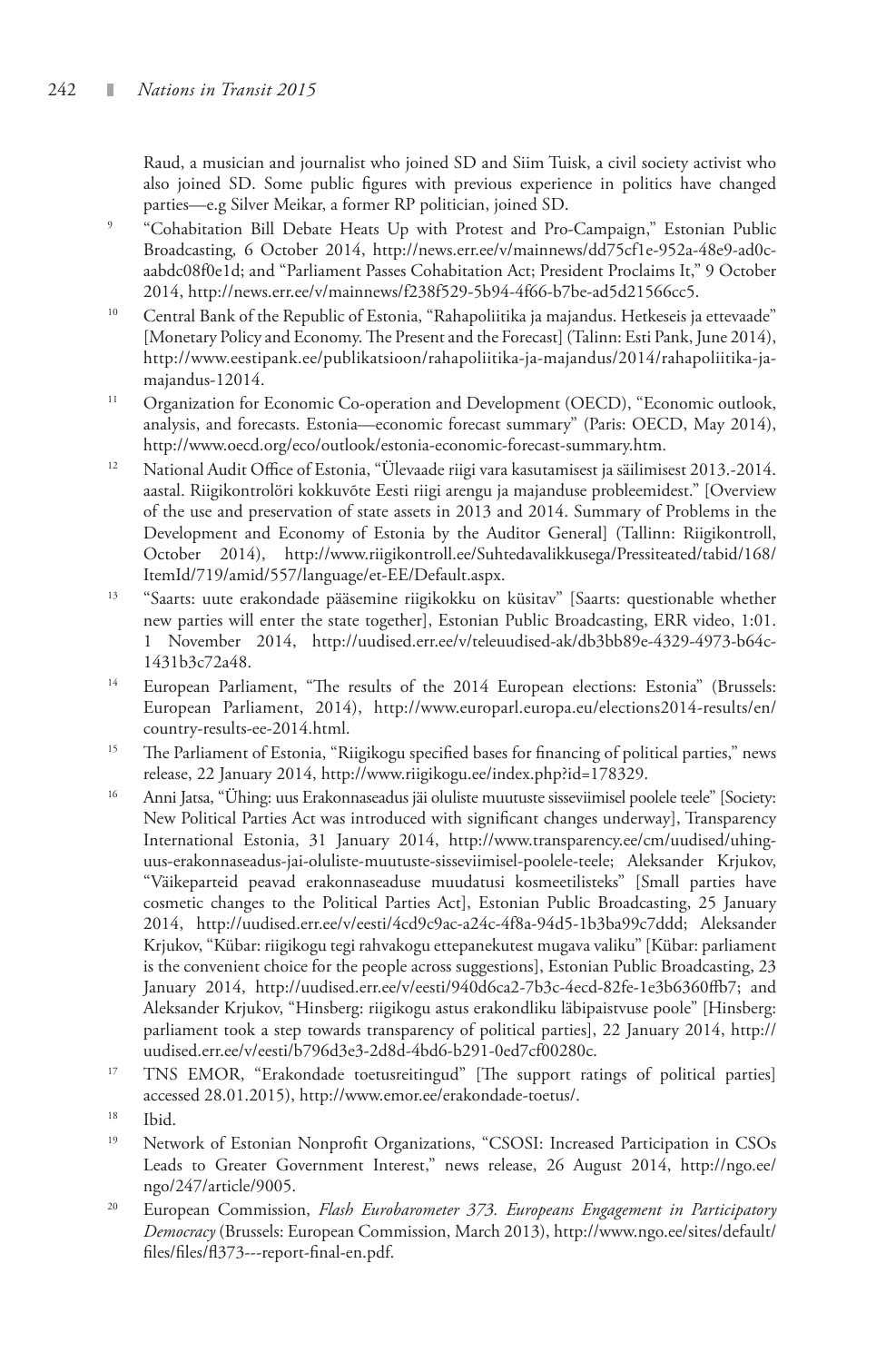- 21 Praxis. Volunteering in Estonia, 2013, http://www.praxis.ee/tood/vabatahtlikus-tegevusesosalemine-eestis-2013/.
- <sup>22</sup> Website of the "Let's Do It!" organizing committee, accessed 23 November 2014, http:// www.teemeara.ee/en.
- <sup>23</sup> "Opinion Festival Draws 4,000," Estonian Public Broadcasting, 18 August 2014, http:// news.err.ee/v/society/75d989d2-ad31-471a-932b-1d6f56c5627a.
- <sup>24</sup> "Cohabitation bill support determined by age and primary language, analysis shows," Estonian Public Broadcasting, 9 October 2014, http://news.err.ee/v/society/040d9a93- 10b5-4d25-9c1a-31e6ef88fd0b.
- <sup>25</sup> Human Rights Centre, "Estonia became the first ex-Soviet country to legalize same-sex partnerships," news realease, 9 October 2014, http://humanrights.ee/en/2014/10/estoniabecame-the-first-ex-soviet-country-to-legalize-same-sex-partnerships/.
- <sup>26</sup> "Ministry of environment and oil shale industry lock horns over environmental charges," Estonian Public Broadcasting, 17 October 2014, http://news.err.ee/v/economy/5eafd333- 0a5c-4cc6-a71c-8103a647f154.
- 27 Open Society Foundations (OSF), *Mapping Digital Media: Estonia* (New York: OSF, 30 January 2013), http://oef.org.ee/fileadmin/media/valjaanded/uuringud/OSF-Media-Report-Estonia-04-22-2013-lowres.pdf.
- 28 "EALL liikmeslehtede ja Ajakirjade Liidu väljaannete keskmised tiraažid" [ENA liikmeslehtede Magazine and the average number of copies printed publications], Estonian Newspaper Association, last modified October 2014, http://www.eall.ee/tiraazhid/.
- 29 Board of Statistics, 2013, http://www.stat.ee/66134.
- 30 Open Society Foundations, *Mapping digital media: Estonia country report.*
- 31 TNS Emor, *Raadioauditooriumi* ülevaade *2014. aasta kevadel* [Radio Audience Overview Spring 2014] (Talinn: TNS Emor, 20 June 2014), http://www.emor.ee/raadioauditooriumiulevaade-2014-aasta-kevadel/.
- 32 Ibid.
- 33 Mart Raudsaar, "Nurjunud lühike õpetus, Ess-soo ja pluralism" [Failed short tutorial, Esssoo and pluralism], *postimees.ee,* 20 November 2013, http://arvamus.postimees.ee/2603626/ mart-raudsaar-nurjunud-luhike-opetus-ess-soo-ja-pluralism.
- <sup>34</sup> "Internet Comment Survey Concerning for Supporters of More Civil Online Discussion," Estonian Public Broadcasting, 18 August 2014, http://news.err.ee/v/society/ccb0d834-027e-4105-9ed1-ace23b38d9ca.
- 35 "Ligi 70 meediaorganisatsiooni avaldasid Delfile väljendusvabaduse kaasuses toetust" [Nearly 70 media organizations expressed support to Delfi in the case for freedom of expression], Delfi news, 15 January 2014, http://www.delfi.ee/news/paevauudised/eesti/ligi-70-meedia organisatsiooni-avaldasid-delfile-valjendusvabaduse-kaasuses-toetust?id=67617872.
- <sup>36</sup> "Russian News Anchor: 'Moscow Propaganda' Stations in Baltics Should Be Shut Down," Estonian Public Broadcasting, 1 April 2014, http://news.err.ee/v/politics/c8679848-0980- 4f90-b5fa-dacfba9fa4e8.
- 37 "Russian-Language Channel Proposes Airing Estonian State Programming," Estonian Public Broadcasting, 6 November 2014, http://news.err.ee/v/politics/6b3d784d-a08d-4c7b-8e72 b314e0a49f27.
- <sup>38</sup> "Russian propaganda channel aiming to launch in Estonia," Estonian Public Broadcasting, 11 November 2014, http://news.err.ee/v/main\_news/2d35ec6c-a6d6-49c6-9ef0-188f9200720b.
- <sup>39</sup> "Committee Proposes ERR Russian Language Channel," Estonian Public Broadcasting, 20 May 2014, http://news.err.ee/v/politics/32a21b3a-7251-422d-beb3-90bd88b5cc87.
- 40 Georg Sootla, Leif Kalev, and Kersten Kattai, "Perspectives of Local Government Amalgamations in Transition Society: the Case of Estonia," *Studies of Transition States and Societies* 1 (2009): 52–65.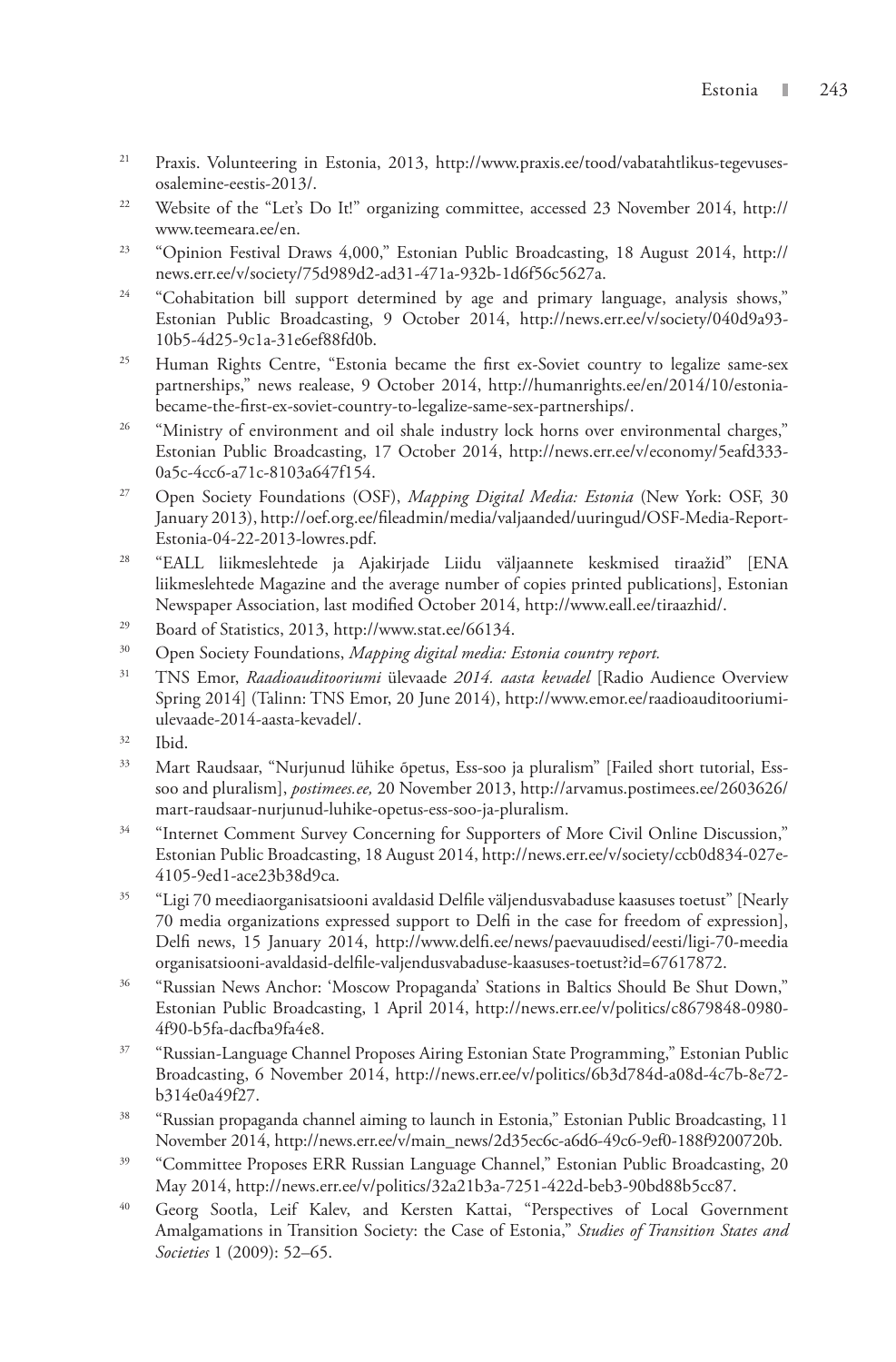### 244 *Nations in Transit 2015*

- 41 "Kohalik omavalitsus haldussüsteemis" [Local Government Administration System], Estonian Ministry of the Interior, accessed 25 November 2014, https://www.siseministeerium.ee/kov/.
- 42 National Audit Office of Estonia, "Ülevaade riigi vara kasutamisest ja säilimisest 2013.-2014. aastal. Riigikontrolöri kokkuvõte Eesti riigi arengu ja majanduse probleemidest" [Overview of the use and preservation of state assets in 2013 and 2014. Summary of Problems in the Development and Economy of Estonia by the Auditor General] (Tallinn: Riigikontroll, October 2014), http://www.riigikontroll.ee/Suhtedavalikkusega/Pressiteated/tabid/168/ ItemId/719/amid/557/language/et-EE/Default.aspx.
- $\frac{43}{44}$  Ibid.
- 44 European Commission, "Public Opinion: Eurobarometer Results, trust towards regional or local authorities in Estonia" (Brussels: European Commission, 2014), http://ec.europa. eu/public\_opinion/cf/showchart\_column.cfm?keyID=3239&nationID=18,&startdate=2 013.05&enddate=2014.06; and European Commission, "Public Opinion: Eurobarometer Results, trust towards regional or local authorities in EU" (Brussels: European Commission, 2014), http://ec.europa.eu/public\_opinion/cf/showchart\_column.cfm?keyID=3239&natio nID=16,&startdate=2013.11&enddate=2014.06.
- 45 Ministry of the Interior, *Eestis aastatel 1996–2009* ühinenud *kohalike omavalitsuste finantsmõjude analüüs* [Analysis of the Financial Effects of Merged Local Governments in Estonia in 1996–2009] (Tallinn: Ministry of the Interior, 2012), http://goo.gl/5C9d1.
- 46 Omavalitsuskorralduse reformi seadus 647 SE" [Local Government Management Reform Act 647 SE], The Parliament of Estonia, 15 April 2014, http://www.riigikogu.ee/?op=ems& page=eelnou&eid=046cde45-291f-435d-807f-ea6d9df3e830&.
- 47 National Audit Office of Estonia, "Ülevaade riigi vara kasutamisest ja säilimisest 2013.-2014. aastal. Riigikontrolöri kokkuvõte Eesti riigi arengu ja majanduse probleemidest" [Overview of the use and preservation of state assets in 2013 and 2014. Summary of Problems in the Development and Economy of Estonia by the Auditor General] (Tallinn: Riigikontroll, October 2014), http://www.riigikontroll.ee/Suhtedavalikkusega/Pressiteated/tabid/168/ ItemId/719/amid/557/language/et-EE/Default.aspx.
- 48 Klaus Schwab and Xavier Sala-i-Martín, "The Global Competitiveness Report 2014-2015. Full Data Edition" (Geneva: World Economic Forum, 2014), http://www3.weforum.org/ docs/WEF\_GlobalCompetitivenessReport\_2014-15.pdf.
- 49 The Estonian Ministry of Justice, "Riigikogu võttis vastu karistusseadustiku muudatused" [Parliament adopted amendments in Penal Code], news release, 18 June 2014, http://www. just.ee/et/uudised/riigikogu-vottis-vastu-karistusseadustiku-muudatused; and "Amendments Toughen Domestic Violence Sentences," Estonian Public Broadcasting, 6 July 2014, http:// news.err.ee/v/society/3214e96d-ccf8-40c0-b34c-b42f904b7e94.
- 50 The Estonian Ministry of Justice, "Kohtu kontroll läbiotsimiste ja vahistamiste puhul suureneb" [The control of courts over searches and arrests will become stronger], news release, 6 November 2014, http://www.just.ee/et/uudised/kohtu-kontroll-labiotsimiste-javahistamise-puhul-suureneb.
- <sup>51</sup> "Committee: Too much surveillance despite low crime figures," Estonian Public Broadcasting, 9 April 2013, http://news.err.ee/v/society/802230f7-ff21-4065-8cbe-0e8149536a4d; and The Parliament of Estonia, "Põhiseaduskomisjon arutas jälitustegevust" [Constitutional Committee discussed surveillance], news release, 8 April 2013, http://www.riigikogu.ee/ index.php?id=176050.
- 52 Mervi Kruusamäe and Timo Reinthal, "Jälitustegevuse kohtulik eelkontroll Eestis: Kohtupraktika analüüs" [Pre-Approval of Surveillance by Court: An Analysis of Court Practice] (Tartu: Supreme Court, May 2013), http://www.riigikohus.ee/vfs/1503/6\_Lisa percent205\_Jalitustegevuse percent20analuus.pdf.
- 53 The Ministry of Justice of the Republic of Estonia, "Jälitustegevusest teavitamise kord muutub tõhusamaks" [The system of informing about surveillance activities will become more